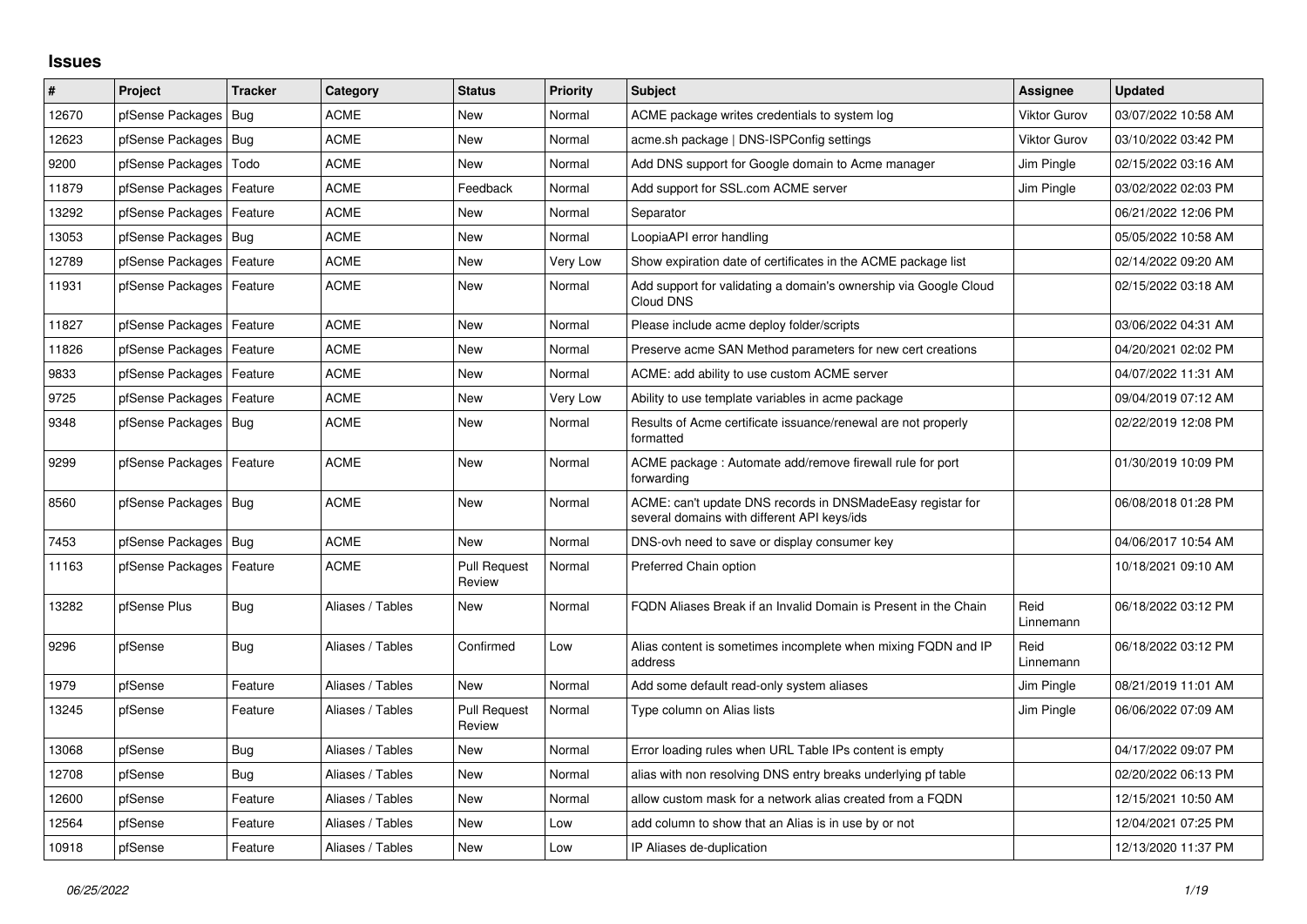| $\vert$ # | Project                    | <b>Tracker</b> | Category         | <b>Status</b>                 | <b>Priority</b> | Subject                                                                                                       | <b>Assignee</b>       | <b>Updated</b>      |
|-----------|----------------------------|----------------|------------------|-------------------------------|-----------------|---------------------------------------------------------------------------------------------------------------|-----------------------|---------------------|
| 10290     | pfSense                    | Feature        | Aliases / Tables | New                           | Very Low        | Firewall Aliases Add button on top of list                                                                    |                       | 07/10/2021 01:03 PM |
| 7665      | pfSense                    | Bug            | Aliases / Tables | New                           | Normal          | Host range validation for Aliases is not strict enough                                                        |                       | 08/21/2019 11:01 AM |
| 5735      | pfSense                    | Feature        | Aliases / Tables | New                           | Very Low        | Automaticaly add DHCP leases to alias list or make it readable in<br>selected fields                          |                       | 08/21/2019 11:01 AM |
| 4195      | pfSense                    | Feature        | Aliases / Tables | <b>New</b>                    | Low             | Aliases: sections                                                                                             |                       | 08/21/2019 11:01 AM |
| 3387      | pfSense                    | Feature        | Aliases / Tables | New                           | Normal          | process alias urltable Frequency                                                                              |                       | 08/21/2019 11:01 AM |
| 11898     | pfSense Packages   Bug     |                | apcupsd          | New                           | Normal          | PHP error from apcupsd dashboard widget                                                                       |                       | 05/07/2021 09:12 AM |
| 11375     | pfSense Packages   Bug     |                | apcupsd          | New                           | Normal          | UPS Type <blank> for USB APC</blank>                                                                          |                       | 02/26/2021 11:10 AM |
| 10845     | pfSense Packages   Bug     |                | apcupsd          | New                           | Normal          | apcupsd doesn't stop when not enabled                                                                         |                       | 08/24/2020 10:16 AM |
| 12101     | pfSense Packages   Bug     |                | arpwatch         | Assigned                      | Normal          | ArpWatch Suppression Mac for "flip-flop" not suppressing                                                      | Viktor Gurov          | 10/09/2021 07:19 PM |
| 12812     | pfSense Packages   Feature |                | arpwatch         | New                           | Normal          | Would it be helpful if the FreeBSD net-mgmt/arpwatch port had an<br>option to use mail/dma for mail delivery? |                       | 02/16/2022 06:09 PM |
| 8454      | pfSense Packages   Bug     |                | arpwatch         | New                           | Very Low        | Arpwatch package break email notifications from other sources                                                 |                       | 06/23/2022 07:49 PM |
| 12225     | pfSense                    | <b>Bug</b>     | Authentication   | <b>Pull Request</b><br>Review | Normal          | Group membership field is not needed for remote groups                                                        | <b>Viktor Gurov</b>   | 05/17/2022 02:21 PM |
| 11626     | pfSense Plus               | Bug            | Authentication   | <b>New</b>                    | Normal          | Google LDAP connection failed due to lack of SNI for TLS 1.3                                                  | Luiz Souza            | 05/19/2022 08:09 AM |
| 6742      | pfSense                    | Feature        | Authentication   | New                           | Normal          | OAuth2 authentication for OpenVPN (and for FreeRadius)                                                        | Jim Thompson          | 10/19/2020 09:19 AM |
| 12863     | pfSense                    | Feature        | Authentication   | <b>New</b>                    | Very Low        | dynamically tune sha512crypt rounds                                                                           | Jim Pingle            | 03/19/2022 12:53 PM |
| 12715     | pfSense                    | Bug            | Authentication   | New                           | Normal          | Long system startup time when LDAP is configured and unavailable<br>during startup.                           | Christian<br>McDonald | 01/24/2022 05:50 AM |
| 13093     | pfSense                    | <b>Bug</b>     | Authentication   | In Progress                   | Normal          | LDAP authentication fails with extended query and RFC2307 group<br>lookups enabled                            | Chris Linstruth       | 05/31/2022 07:20 AM |
| 13260     | pfSense                    | Feature        | Authentication   | <b>New</b>                    | Normal          | Add support for OpenVPN static-challenge                                                                      |                       | 06/09/2022 02:04 PM |
| 12726     | pfSense                    | <b>Bug</b>     | Authentication   | <b>New</b>                    | Normal          | LDAP select container button auto populate                                                                    |                       | 01/25/2022 01:48 PM |
| 12546     | pfSense Plus               | Feature        | Authentication   | New                           | Normal          | Add 2FA Support to pfSense Plus Local Database Authentication                                                 |                       | 05/20/2022 11:40 AM |
| 12519     | pfSense                    | Bug            | Authentication   | New                           | Normal          | Fail authentication using special character in password via the LDAP<br>connector                             |                       | 11/12/2021 07:39 AM |
| 12458     | pfSense                    | Feature        | Authentication   | New                           | Normal          | Use "unixHomeDirectory" instead of "homeDirectory" when LDAP<br>authentication server is Active Directory     |                       | 10/15/2021 08:18 AM |
| 12283     | pfSense                    | <b>Bug</b>     | Authentication   | New                           | Normal          | LDAP/RADIUS authentication servers configuration does not allow<br>source IP address to be specified          |                       | 08/20/2021 01:15 AM |
| 12095     | pfSense                    | <b>Bug</b>     | Authentication   | New                           | Normal          | Memory leak in pcscd                                                                                          |                       | 06/01/2022 01:01 PM |
| 12091     | pfSense                    | Feature        | Authentication   | New                           | Normal          | RFE: Add support for sssd authentication                                                                      |                       | 12/10/2021 04:55 PM |
| 11920     | pfSense Plus               | Feature        | Authentication   | New                           | Normal          | SAML Authentication for pfSense (VPN and webConfigurator)                                                     |                       | 05/14/2021 12:56 AM |
| 10843     | pfSense                    | Feature        | Authentication   | New                           | Normal          | Allow user manager settings to specify multiple authentication<br>servers                                     |                       | 01/13/2022 07:22 AM |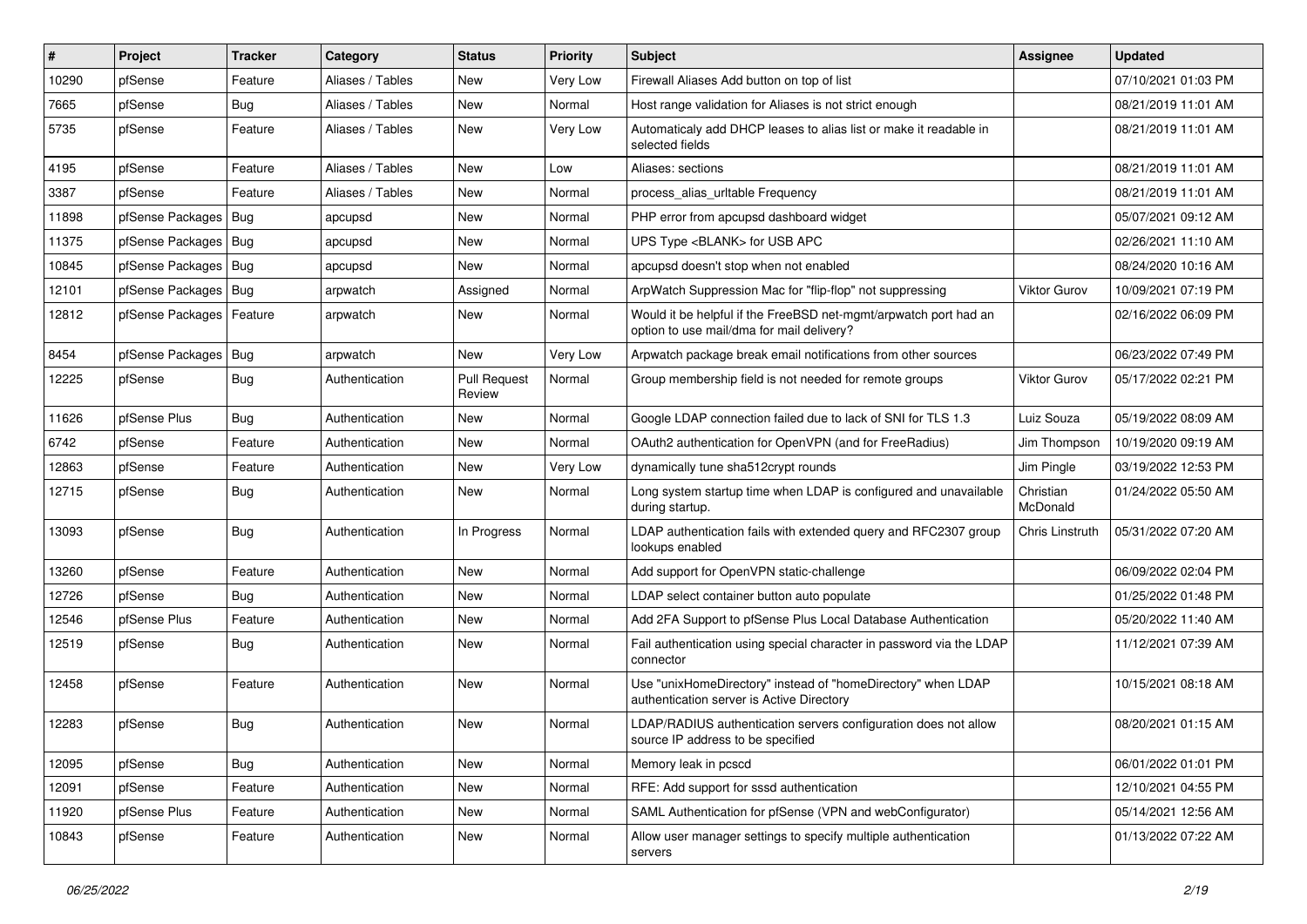| $\sharp$ | Project                | <b>Tracker</b>     | Category         | <b>Status</b> | <b>Priority</b> | <b>Subject</b>                                                                                                                      | <b>Assignee</b>       | <b>Updated</b>      |
|----------|------------------------|--------------------|------------------|---------------|-----------------|-------------------------------------------------------------------------------------------------------------------------------------|-----------------------|---------------------|
| 10765    | pfSense                | Bug                | Authentication   | <b>New</b>    | Normal          | Ampersands in Idap extended query are escaped twice                                                                                 |                       | 09/02/2020 07:55 AM |
| 10352    | pfSense                | <b>Bug</b>         | Authentication   | New           | Very Low        | RADIUS authentication fails with MSCHAPv1 or MSCHAPv2 when<br>passwords contain international characters                            |                       | 06/20/2022 04:04 PM |
| 9937     | pfSense                | Feature            | Authentication   | <b>New</b>    | Normal          | OpenVPN Login User Privilege                                                                                                        |                       | 11/29/2019 08:46 AM |
| 9288     | pfSense                | Feature            | Authentication   | <b>New</b>    | Normal          | SSHGuard add pfSense signature in standard                                                                                          |                       | 08/14/2019 01:19 PM |
| 9222     | pfSense                | Feature            | Authentication   | <b>New</b>    | Normal          | Add sshguard log when release an IP                                                                                                 |                       | 08/14/2019 01:00 PM |
| 9165     | pfSense                | Feature            | Authentication   | <b>New</b>    | Normal          | only IPs can be added to sshguard whitelist                                                                                         |                       | 04/21/2022 12:39 PM |
| 8775     | pfSense                | Feature            | Authentication   | <b>New</b>    | Very Low        | Use SRV record for LDAP Authentication                                                                                              |                       | 05/06/2020 07:49 AM |
| 8694     | pfSense                | Feature            | Authentication   | <b>New</b>    | Very Low        | Client CA Auth for PFSense WebGui                                                                                                   |                       | 08/21/2019 09:25 AM |
| 8087     | pfSense                | Bug                | Authentication   | <b>New</b>    | Normal          | Provide Calling-Station-ID to RADIUS backed VPN connections                                                                         |                       | 06/06/2020 05:36 AM |
| 5825     | pfSense                | Feature            | Authentication   | <b>New</b>    | Normal          | Allow EAP-RADIUS for authentication servers                                                                                         |                       | 08/21/2019 10:32 AM |
| 5652     | pfSense                | <b>Bug</b>         | Authentication   | <b>New</b>    | Normal          | Radius IETF Class Group Assignment - Incorrect Standard                                                                             |                       | 08/13/2019 01:39 PM |
| 4242     | pfSense                | Feature            | Authentication   | <b>New</b>    | Normal          | Two Factor or OTP Authentication for Admin Interface                                                                                |                       | 01/04/2022 12:07 PM |
| 4098     | pfSense                | Feature            | Authentication   | <b>New</b>    | Normal          | Add option to force a password change on login                                                                                      |                       | 08/21/2019 10:31 AM |
| 11266    | pfSense Packages       | Feature            | AutoConfigBackup | <b>New</b>    | Very Low        | Give an option to list restore point in "reverse" order/latest at the top.                                                          |                       | 01/19/2021 06:58 PM |
| 12767    | pfSense Packages   Bug |                    | Avahi            | New           | Normal          | Package radavahi-daemon does does not exist in current pfSense<br>version and it has been removed``` message on pfSense 2.7 restore |                       | 02/07/2022 11:28 AM |
| 12329    | pfSense Packages       | Feature            | Avahi            | <b>New</b>    | Normal          | Add optional floating firewall rules for IPv4 and IPv6                                                                              |                       | 02/09/2022 04:43 PM |
| 13039    | pfSense Packages       | l Feature          | AWS VPC          | <b>New</b>    | Normal          | Handle transit gateway VPNs in the AWS VPN wizard                                                                                   |                       | 04/11/2022 07:31 AM |
| 9497     | pfSense Packages   Bug |                    | AWS VPC          | New           | Normal          | AWS VPN Wizard: WebGUI times out.                                                                                                   |                       | 11/13/2019 10:07 AM |
| 9495     | pfSense Packages   Bug |                    | AWS VPC          | <b>New</b>    | Normal          | AWS VPC VPN wizard produces incorrect config (SHA256 should<br>be SHA1)                                                             |                       | 08/19/2019 02:45 PM |
| 11098    | pfSense Packages   Bug |                    | Backup           | Feedback      | Normal          | Backup Files and Directories plugin crashes firewall if /root specified<br>as backup location                                       | <b>Viktor Gurov</b>   | 12/23/2021 10:45 AM |
| 10900    | pfSense Packages   Bug |                    | Backup           | Feedback      | Normal          | /packages/backup/backup.php?a=download&t=backup HTTP 504,<br>or Sends PHP Error Message as ASCII/Text file Named<br>pfsense.bak.tgz |                       | 04/05/2022 01:51 AM |
| 13205    | pfSense Docs           | <b>New Content</b> | Backup / Restore | Feedback      | Normal          | <b>ZFS Boot Environment documentation</b>                                                                                           | Christian<br>McDonald | 05/31/2022 10:55 AM |
| 13289    | pfSense                | Bug                | Backup / Restore | <b>New</b>    | Low             | Attempting to restore a 0 byte "config.xml" prints an error that the<br>file cannot be read                                         |                       | 06/20/2022 10:46 AM |
| 12774    | pfSense                | Bug                | Backup / Restore | <b>New</b>    | Normal          | Picture widget image is not saved in backup                                                                                         |                       | 04/04/2022 04:48 AM |
| 12553    | pfSense                | Feature            | Backup / Restore | <b>New</b>    | Normal          | Auto Config Backup: Allow selecting multiple backups for deletion                                                                   |                       | 02/22/2022 04:27 AM |
| 12249    | pfSense                | <b>Bug</b>         | Backup / Restore | <b>New</b>    | Normal          | HAProxy causing failed ACB backups                                                                                                  |                       | 11/15/2021 11:58 PM |
| 11110    | pfSense                | <b>Bug</b>         | Backup / Restore | New           | Normal          | Backup file should be checked before restoring a specific area                                                                      |                       | 12/05/2020 02:50 PM |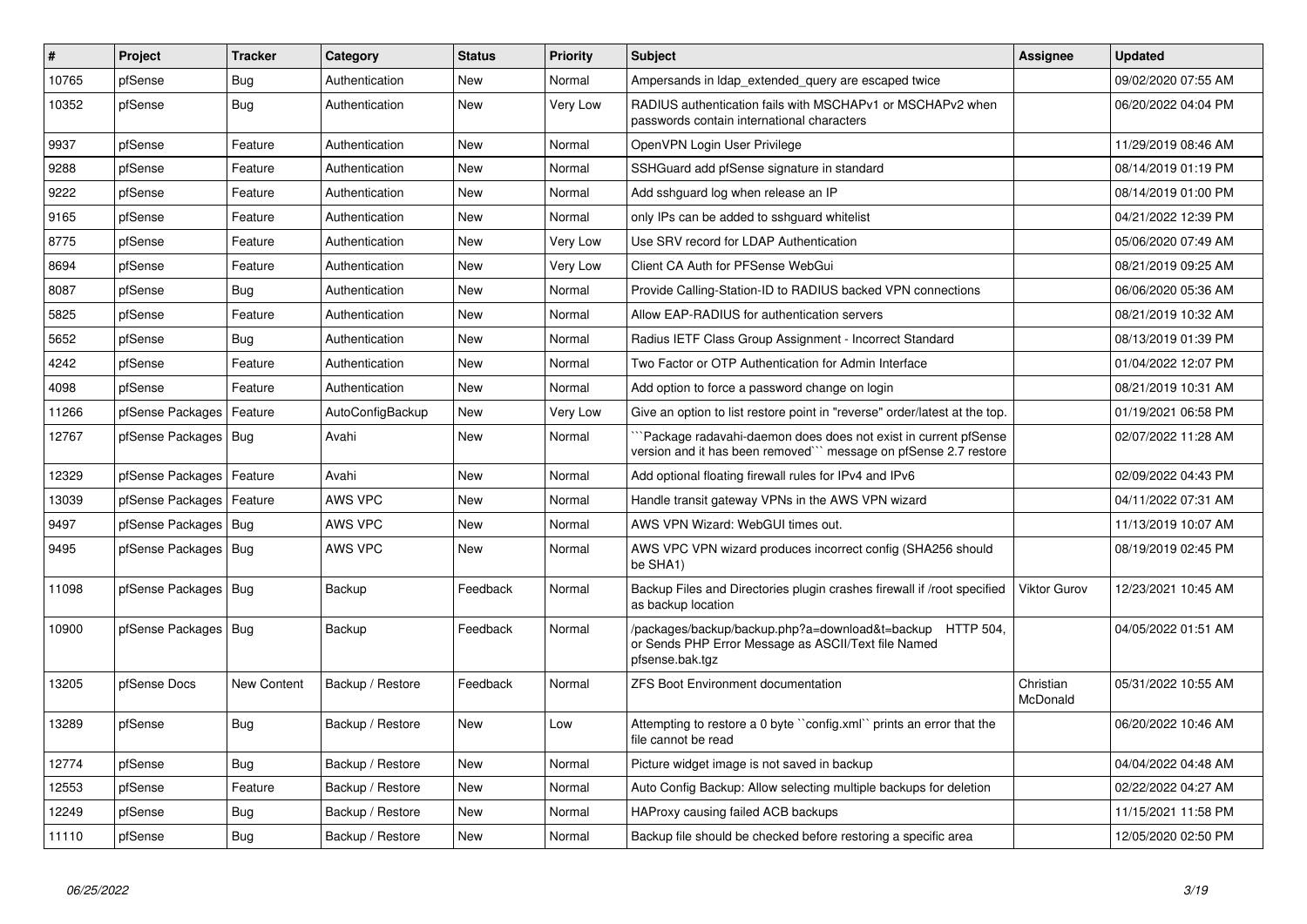| #     | Project                       | Tracker    | Category         | <b>Status</b> | <b>Priority</b> | Subject                                                                                                  | <b>Assignee</b>     | <b>Updated</b>      |
|-------|-------------------------------|------------|------------------|---------------|-----------------|----------------------------------------------------------------------------------------------------------|---------------------|---------------------|
| 9775  | pfSense                       | Feature    | Backup / Restore | New           | Normal          | AutoConfigBackup - Rolling per day/hour cap on changes, retention<br>policy                              |                     | 09/20/2019 09:19 AM |
| 8076  | pfSense                       | <b>Bug</b> | Backup / Restore | New           | Normal          | User can easily apply an unusable interface configuration after<br>restore                               |                     | 08/14/2019 10:52 AM |
| 7757  | pfSense                       | <b>Bug</b> | Backup / Restore | <b>New</b>    | Normal          | Auto Config Backup fails to upload unless Default Gateway is up                                          |                     | 08/16/2019 12:47 PM |
| 7688  | pfSense                       | Feature    | Backup / Restore | New           | Low             | AutoConfigBackup - Info Icon - username only                                                             |                     | 10/22/2017 10:46 AM |
| 6608  | pfSense                       | Feature    | Backup / Restore | New           | Low             | backup and restore dhcp                                                                                  |                     | 07/13/2016 04:09 PM |
| 4681  | pfSense                       | Feature    | Backup / Restore | New           | Normal          | AutoConfigBackup make a way to easily download a saved backup                                            |                     | 08/16/2019 12:46 PM |
| 3697  | pfSense                       | Feature    | Backup / Restore | New           | Normal          | New backup/restore area: Certificates                                                                    |                     | 03/11/2017 11:30 AM |
| 3696  | pfSense                       | Feature    | Backup / Restore | New           | Normal          | Multiple items backup/restore                                                                            |                     | 06/06/2014 02:33 PM |
| 1738  | pfSense                       | <b>Bug</b> | Backup / Restore | New           | Very Low        | Restore fails when username in backup is not matching                                                    |                     | 12/11/2021 07:51 PM |
| 1367  | pfSense                       | Feature    | Backup / Restore | New           | Normal          | Input validation on partial config restores                                                              |                     | 03/21/2011 01:16 AM |
| 286   | pfSense                       | Feature    | Backup / Restore | <b>New</b>    | Normal          | Backup/restore users individually                                                                        |                     | 01/09/2021 03:48 PM |
| 13002 | pfSense Packages              | Regression | <b>BIND</b>      | Feedback      | Normal          | BIND 9.16 13 could not find existing DNSSEC keys at<br>/cf/named/etc/namedb/keys due to directory change | Viktor Gurov        | 03/31/2022 12:14 PM |
| 12869 | pfSense Packages   Bug        |            | <b>BIND</b>      | Feedback      | Normal          | Bind DNS Package AAAA filtering Broken on new ZFS Installs                                               | Viktor Gurov        | 03/09/2022 12:38 PM |
| 11343 | pfSense Packages   Bug        |            | <b>BIND</b>      | Feedback      | Low             | Invalid link to pfSense-pkg-bind changelog                                                               | <b>Viktor Gurov</b> | 04/05/2022 08:12 AM |
| 13114 | pfSense Packages   Bug        |            | <b>BIND</b>      | Feedback      | Normal          | BIND calls rndc in rc_stop when named is not running                                                     | <b>Stuart Wyatt</b> | 05/04/2022 12:41 PM |
| 11634 | pfSense Packages   Regression |            | <b>BIND</b>      | New           | Normal          | bind hangs when pfsense is reconnecting as an openypn client to a<br>TUN openvpn server                  |                     | 03/14/2021 07:23 AM |
| 11563 | pfSense Packages   Bug        |            | <b>BIND</b>      | <b>New</b>    | High            | BIND GUI writes TXT records > 255 characters                                                             |                     | 02/27/2021 07:11 AM |
| 11074 | pfSense Packages   Bug        |            | <b>BIND</b>      | New           | Low             | bind Zone Settings Zones, Save button opens "Confirmation<br>required to save changes"                   |                     | 11/16/2020 11:08 AM |
| 10760 | pfSense Packages   Bug        |            | <b>BIND</b>      | New           | High            | pfSense BIND 9.14.12 server terminates due to assertion failure                                          |                     | 07/11/2020 04:53 PM |
| 10693 | pfSense Packages   Bug        |            | <b>BIND</b>      | New           | Normal          | pfSense Bind Zone Editor UI does not update zone serial number<br>when a change is made                  |                     | 09/01/2021 12:51 AM |
| 8199  | pfSense Packages   Feature    |            | <b>BIND</b>      | New           | Normal          | Support reordering and/or sort alphabetically across BIND package                                        |                     | 12/12/2017 02:05 AM |
| 8197  | pfSense Packages   Bug        |            | <b>BIND</b>      | New           | Normal          | BIND UI fails to properly update zone with inline DNSSEC signing<br>enabled                              |                     | 02/18/2019 05:23 PM |
| 8146  | pfSense Packages   Feature    |            | <b>BIND</b>      | New           | Normal          | Zone Domain Records more powerfull for BIND Zones                                                        |                     | 08/13/2019 09:39 AM |
| 10445 | pfSense Packages   Bug        |            | <b>BIND</b>      | Feedback      | Normal          | BIND crashed when added RPZ. rpz is not a master or slave zone.                                          |                     | 04/21/2022 12:40 PM |
| 10330 | pfSense Packages   Bug        |            | <b>BIND</b>      | Feedback      | Normal          | BIND zone configuration displays wrong DS resource record with<br>inline DNSSEC signing enabled          |                     | 04/21/2022 12:40 PM |
| 9916  | pfSense Packages              | Feature    | <b>BIND</b>      | Feedback      | Normal          | Check allow-transfer in custom option when the zone is slave                                             |                     | 04/21/2022 12:40 PM |
| 12782 | pfSense                       | Todo       | Build / Release  | New           | Normal          | Disable compatibility flag                                                                               | <b>Brad Davis</b>   | 05/17/2022 02:33 PM |
| 4472  | pfSense                       | Feature    | Build / Release  | New           | Normal          | Cryptographically sign every (sub-)release                                                               |                     | 08/13/2019 12:53 PM |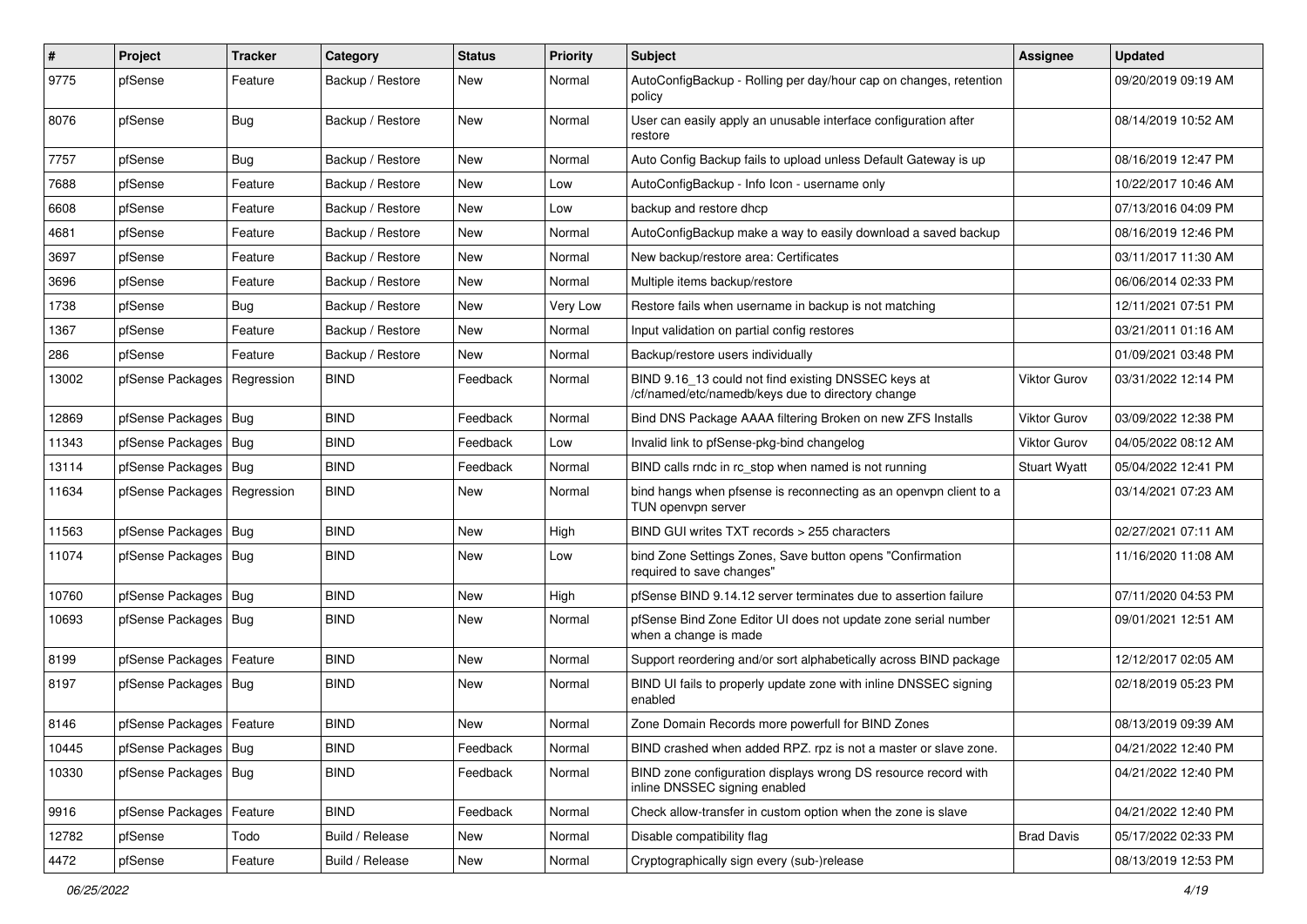| $\vert$ # | Project      | <b>Tracker</b> | Category              | <b>Status</b>                 | <b>Priority</b> | <b>Subject</b>                                                                           | <b>Assignee</b>   | <b>Updated</b>      |
|-----------|--------------|----------------|-----------------------|-------------------------------|-----------------|------------------------------------------------------------------------------------------|-------------------|---------------------|
| 1831      | pfSense      | Feature        | Captive Portal        | <b>New</b>                    | Normal          | Captive portal IPv6 support                                                              | Reid<br>Linnemann | 05/25/2022 07:57 AM |
| 13226     | pfSense      | Bug            | Captive Portal        | Confirmed                     | Normal          | Captive Portal doesn't disconnect established OpenVPN link                               | Reid<br>Linnemann | 05/30/2022 10:38 AM |
| 13215     | pfSense      | <b>Bug</b>     | Captive Portal        | Assigned                      | Normal          | Allowed MAC/IP/Hostname traffic counts for authorized users                              | Reid<br>Linnemann | 05/31/2022 05:31 PM |
| 9970      | pfSense      | Feature        | Captive Portal        | <b>New</b>                    | Low             | Captive Portal and SAML2 Integration                                                     | Mauro Braggio     | 10/12/2020 07:39 AM |
| 3377      | pfSense      | Feature        | Captive Portal        | <b>New</b>                    | Normal          | OAuth2 authentication in captive portal                                                  | Jim Thompson      | 10/19/2020 09:13 AM |
| 13272     | pfSense      | <b>Bug</b>     | Captive Portal        | <b>Pull Request</b><br>Review | Very Low        | Voucher CSV output has leading space before voucher code                                 | Jim Pingle        | 06/13/2022 10:27 AM |
| 13229     | pfSense Docs | Todo           | Captive Portal        | Feedback                      | Normal          | Update documentation for IPFW to PF transition for Limiters and<br><b>Captive Portal</b> | Jim Pingle        | 05/27/2022 03:04 PM |
| 1675      | pfSense      | Bug            | Captive Portal        | <b>New</b>                    | Normal          | Captive portal logout problems with pop-up blockers.                                     | Jared Dillard     | 03/28/2016 01:37 PM |
| 13220     | pfSense      | Feature        | Captive Portal        | <b>New</b>                    | Very Low        | Voucher per-roll bandwidth restrictions and traffic quotas                               |                   | 05/26/2022 08:16 AM |
| 13219     | pfSense      | Feature        | Captive Portal        | <b>New</b>                    | Very Low        | Enable/Disable single voucher roll                                                       |                   | 05/26/2022 08:14 AM |
| 12730     | pfSense      | <b>Bug</b>     | Captive Portal        | <b>New</b>                    | Normal          | RADIUS accounting does not work if WAN is down                                           |                   | 01/26/2022 05:13 AM |
| 12648     | pfSense      | Bug            | Captive Portal        | <b>New</b>                    | Normal          | Undocumented variables 'listenporthttp' and 'listenporthttps'                            |                   | 12/28/2021 10:44 AM |
| 12467     | pfSense      | Bug            | Captive Portal        | New                           | Normal          | CP error on client disconnect after reboot                                               |                   | 10/17/2021 05:35 AM |
| 12357     | pfSense      | <b>Bug</b>     | Captive Portal        | <b>New</b>                    | Normal          | Captive Portal popup Logout button loads full login page in popup<br>when clicked        |                   | 10/27/2021 12:10 PM |
| 11379     | pfSense      | Feature        | Captive Portal        | <b>New</b>                    | Normal          | <b>Template Roll Printer</b>                                                             |                   | 02/07/2021 05:26 AM |
| 11189     | pfSense      | Feature        | Captive Portal        | <b>New</b>                    | Normal          | Captive Portal - Tarpit option                                                           |                   | 12/23/2020 06:44 PM |
| 9627      | pfSense      | Feature        | Captive Portal        | <b>New</b>                    | Normal          | Captive Portal only shows authenticated users                                            |                   | 08/14/2019 02:48 PM |
| 7971      | pfSense      | Feature        | Captive Portal        | <b>New</b>                    | Normal          | Allow import, export and synchronization of MACs under Captive<br>Portal service         |                   | 10/19/2017 04:56 AM |
| 6956      | pfSense      | Feature        | Captive Portal        | New                           | Normal          | Allow more control over concurrent logins                                                |                   | 11/23/2016 12:01 PM |
| 4724      | pfSense      | Feature        | Captive Portal        | <b>New</b>                    | Low             | Captive Portal Status Add Client Hostname                                                |                   | 05/22/2015 08:38 AM |
| 3053      | pfSense      | Feature        | <b>Captive Portal</b> | <b>New</b>                    | Normal          | Automatically add DHCP static addresses to CP passthru-mac                               |                   | 06/21/2013 11:54 AM |
| 2963      | pfSense      | Feature        | Captive Portal        | New                           | Normal          | Captive Portal MAC authentication request                                                |                   | 08/22/2017 09:09 PM |
| 2573      | pfSense      | Feature        | Captive Portal        | <b>New</b>                    | Normal          | Captive Portal support of RADIUS POD (Packet of Disconnect)                              |                   | 10/17/2016 03:14 AM |
| 2545      | pfSense      | Feature        | Captive Portal        | <b>New</b>                    | Low             | CaptivePortal: Custom "Re-authenticate every x minutes"                                  |                   | 07/08/2012 05:21 PM |
| 2025      | pfSense      | Feature        | Captive Portal        | <b>New</b>                    | Normal          | Captive Portal: Easy accessible Logout page instead of Logout<br>pop-up window           |                   | 02/06/2016 04:59 AM |
| 1924      | pfSense      | Feature        | Captive Portal        | <b>New</b>                    | Normal          | Ability of CP's allowed IP addresses to use aliases                                      |                   | 07/26/2018 04:28 AM |
| 385       | pfSense      | Feature        | Captive Portal        | New                           | Normal          | Reverse captive portal                                                                   |                   | 08/13/2019 12:23 PM |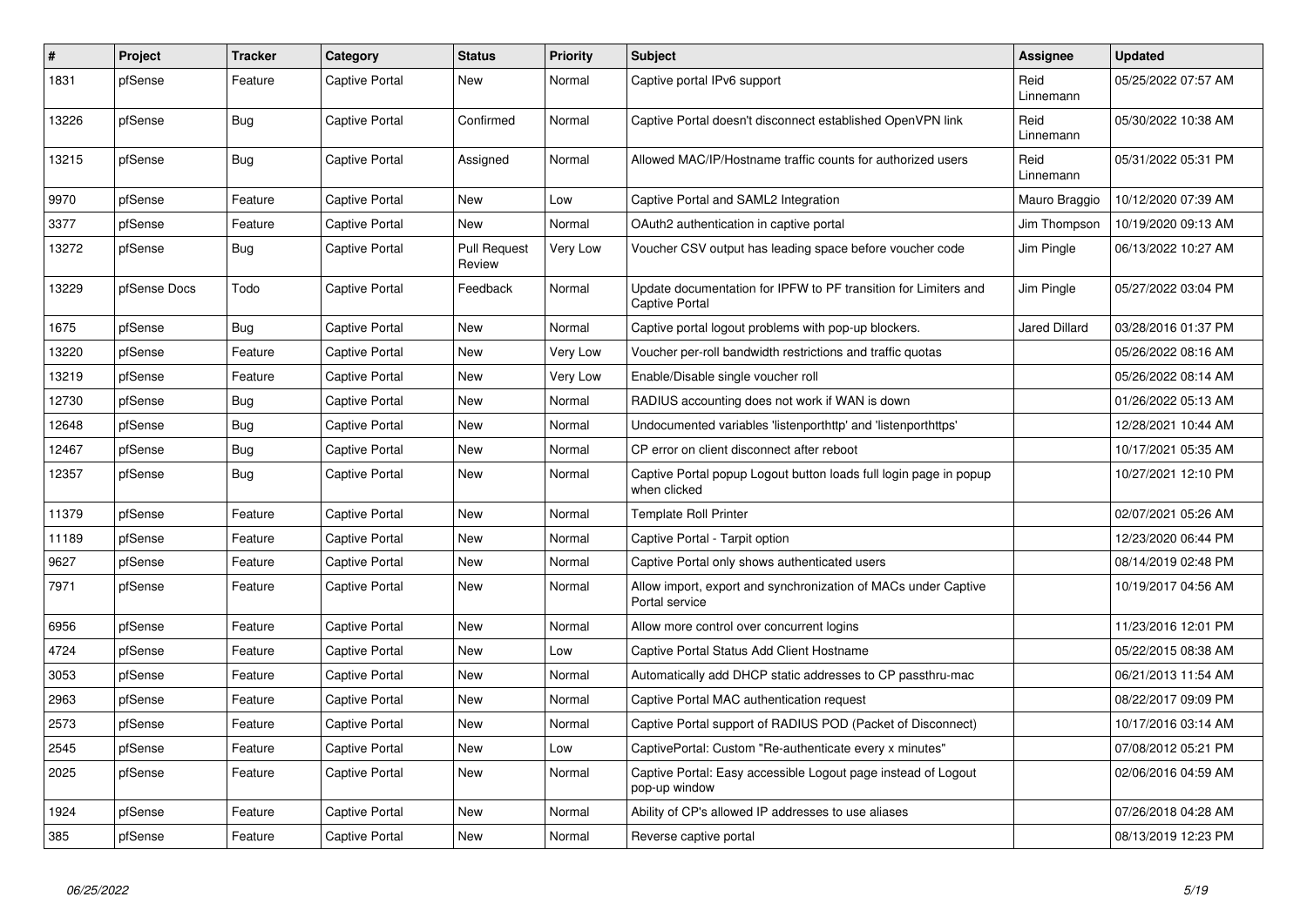| #     | Project                    | <b>Tracker</b> | Category       | <b>Status</b>                 | <b>Priority</b> | <b>Subject</b>                                                                                                          | <b>Assignee</b> | <b>Updated</b>      |
|-------|----------------------------|----------------|----------------|-------------------------------|-----------------|-------------------------------------------------------------------------------------------------------------------------|-----------------|---------------------|
| 7553  | pfSense                    | Bug            | Captive Portal | Confirmed                     | <b>Very Low</b> | Captive portal on a parent interface blocks traffic on VLAN interfaces<br>too                                           |                 | 08/19/2018 03:15 PM |
| 5658  | pfSense                    | Bug            | Captive Portal | Confirmed                     | Low             | Files with the same name cannot be uploaded to multiple captive<br>portal zones                                         |                 | 12/18/2015 07:19 PM |
| 13290 | pfSense                    | Regression     | Captive Portal | Feedback                      | Normal          | My PfSense version 2.7 is returning the error "dummynet bad switch<br>21" every time I activate my Captive Portals (7). |                 | 06/20/2022 06:01 PM |
| 8100  | pfSense                    | <b>Bug</b>     | CARP           | <b>New</b>                    | Normal          | pfsync Initially Deletes States on Primary for Connections<br><b>Established through Secondary</b>                      | Luiz Souza      | 02/08/2022 12:59 PM |
| 13110 | pfSense                    | <b>Bug</b>     | CARP           | New                           | Very Low        | changing CARP VIP address does not update outbound NAT<br>interface IP                                                  |                 | 05/03/2022 02:52 PM |
| 8567  | pfSense                    | <b>Bug</b>     | CARP           | <b>New</b>                    | Normal          | Using IPv6 VIP alias for services may affect CARP IPv6 VIP work                                                         |                 | 06/12/2018 01:26 PM |
| 8566  | pfSense                    | <b>Bug</b>     | CARP           | <b>New</b>                    | Normal          | Wrong IPv6 source in NS request in case using of IPv6 alias                                                             |                 | 06/12/2018 01:26 PM |
| 7648  | pfSense                    | Bug            | CARP           | <b>New</b>                    | Very Low        | SPAN ports on an interface renders CARP HA inoperative                                                                  |                 | 06/14/2017 09:19 PM |
| 5849  | pfSense                    | <b>Bug</b>     | CARP           | <b>New</b>                    | Normal          | Routing fail on CARP IPsec                                                                                              |                 | 12/18/2021 04:41 PM |
| 2218  | pfSense                    | Feature        | CARP           | <b>New</b>                    | Normal          | Ability to delay CARP master status at boot time                                                                        |                 | 03/03/2021 11:57 AM |
| 2099  | pfSense                    | Todo           | CARP           | <b>New</b>                    | Normal          | Remove "queue" from CARP traffic                                                                                        |                 | 01/19/2012 10:59 AM |
| 4845  | pfSense                    | <b>Bug</b>     | CARP           | Confirmed                     | High            | CARP preemption doesn't switch to backup where connectivity<br>between systems is lost but not NIC link                 |                 | 07/28/2015 07:55 AM |
| 13063 | pfSense Packages   Feature |                | Cellular       | <b>Pull Request</b><br>Review | Normal          | Cellular package shall support more modems and NMEA port                                                                |                 | 05/06/2022 02:38 PM |
| 10796 | pfSense Packages           | Feature        | Cellular       | Feedback                      | Normal          | Huawei ME909u-521 support                                                                                               |                 | 04/21/2022 12:40 PM |
| 9889  | pfSense                    | Bug            | Certificates   | <b>New</b>                    | Very Low        | CRL check for Intermediate CA CRLs fails                                                                                | Jim Pingle      | 11/08/2019 11:03 AM |
| 12894 | pfSense Plus               | <b>Bug</b>     | Certificates   | <b>New</b>                    | Low             | duplicating freshly created certificates through refreshing                                                             |                 | 03/03/2022 02:35 PM |
| 12737 | pfSense                    | <b>Bug</b>     | Certificates   | New                           | Normal          | CApath is not defined by default in curl                                                                                |                 | 05/17/2022 02:30 PM |
| 11203 | pfSense                    | <b>Bug</b>     | Certificates   | <b>New</b>                    | Normal          | certificate manager very slow                                                                                           |                 | 12/31/2020 11:57 AM |
| 10258 | pfSense                    | Feature        | Certificates   | <b>New</b>                    | <b>Very Low</b> | allow to sign CA                                                                                                        |                 | 02/20/2020 04:20 AM |
| 7289  | pfSense                    | <b>Bug</b>     | Certificates   | <b>New</b>                    | Low             | Generating 4096bit Certificate                                                                                          |                 | 08/14/2019 09:56 AM |
| 2276  | pfSense                    | Feature        | Certificates   | <b>New</b>                    | Normal          | Remote CRL fetch support                                                                                                |                 | 02/06/2016 04:14 AM |
| 1268  | pfSense                    | Feature        | Certificates   | <b>New</b>                    | Normal          | Allow mass renewing of certs                                                                                            |                 | 11/01/2019 03:17 PM |
| 1257  | pfSense                    | Feature        | Certificates   | <b>Pull Request</b><br>Review | Normal          | Handle encypted CA/Certificate private keys                                                                             |                 | 10/12/2020 07:12 AM |
| 13291 | pfSense Docs               | Todo           | Configuration  | <b>New</b>                    | Low             | Notification documentation                                                                                              |                 | 06/21/2022 10:22 AM |
| 12402 | pfSense Docs               | Todo           | Configuration  | New                           | Normal          | Feedback on Configuration - Advanced Configuration Options -<br>Notifications                                           |                 | 09/24/2021 12:46 AM |
| 12098 | pfSense Docs               | Correction     | Configuration  | <b>New</b>                    | Normal          | Feedback on pfSense Configuration Recipes - Accessing a<br>CPE/Modem from Inside the Firewall                           |                 | 07/02/2021 02:30 AM |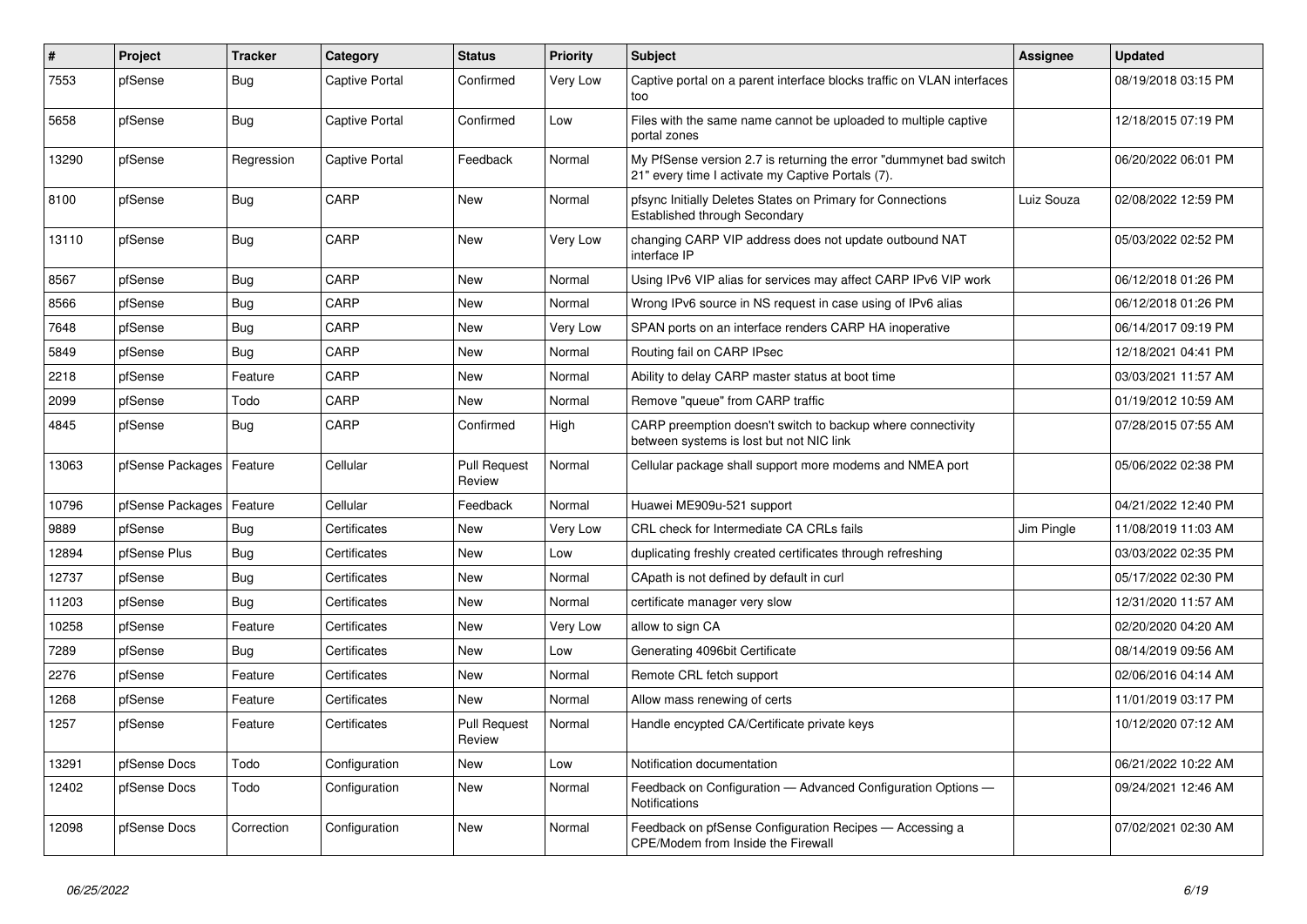| #     | Project          | <b>Tracker</b> | Category                        | <b>Status</b>                 | <b>Priority</b> | Subject                                                                                                               | <b>Assignee</b>       | <b>Updated</b>      |
|-------|------------------|----------------|---------------------------------|-------------------------------|-----------------|-----------------------------------------------------------------------------------------------------------------------|-----------------------|---------------------|
| 13288 | pfSense          | <b>Bug</b>     | Configuration<br>Backend        | <b>New</b>                    | Normal          | Encode FreeRADIUS Custom Options                                                                                      |                       | 06/20/2022 10:36 AM |
| 13287 | pfSense          | Feature        | Configuration<br>Backend        | <b>New</b>                    | Normal          | Encode OpenVPN Custom Options                                                                                         |                       | 06/20/2022 10:33 AM |
| 12483 | pfSense          | Bug            | Configuration<br>Backend        | New                           | Normal          | GUI creates inconsistent config.xml                                                                                   |                       | 10/23/2021 06:48 AM |
| 10833 | pfSense          | <b>Bug</b>     | Configuration<br>Backend        | New                           | Normal          | unbound exits on configuration error when link status flaps on LAN<br>interface                                       |                       | 08/13/2020 11:53 PM |
| 6398  | pfSense          | <b>Bug</b>     | Configuration<br>Backend        | New                           | Normal          | If config cannot be loaded due to corruption or bug, it isn't handled<br>gracefully (just stops)                      |                       | 08/13/2019 01:23 PM |
| 5902  | pfSense          | Todo           | Configuration<br>Backend        | New                           | Normal          | Use a common place for default values                                                                                 |                       | 08/13/2019 12:53 PM |
| 3895  | pfSense          | Feature        | Configuration<br>Backend        | New                           | Normal          | Timeout for "Apply change"                                                                                            |                       | 01/25/2021 08:07 AM |
| 2693  | pfSense          | Feature        | Console Menu                    | New                           | Normal          | Allow mapping mapping non-physical interfaces via console                                                             | Mathieu Simon         | 11/27/2012 03:00 PM |
| 13258 | pfSense          | Bug            | Console Menu                    | <b>Pull Request</b><br>Review | Low             | secret menu option 100                                                                                                | Jim Pingle            | 06/12/2022 01:44 PM |
| 13249 | pfSense          | <b>Bug</b>     | Console Menu                    | New                           | Normal          | Running playback comands multiple times results in PHP error                                                          |                       | 06/06/2022 07:02 AM |
| 7747  | pfSense          | Feature        | Console Menu                    | New                           | Normal          | Minor UI Tweak: Make hitting enter on the console (esp via SSH)<br>should not log you out, but simply redraw the menu |                       | 08/01/2017 04:03 PM |
| 6469  | pfSense          | Feature        | Console Menu                    | <b>New</b>                    | Normal          | Improve help + self documentation in console PHP shell                                                                |                       | 08/13/2019 01:23 PM |
| 13268 | pfSense          | Todo           | Console Menu                    | Ready To Test                 | Normal          | columns don't align nicely in console with medium-long interface<br>names                                             |                       | 06/12/2022 10:32 PM |
| 11970 | pfSense Packages | <b>Bug</b>     | Coreboot                        | New                           | Normal          | Netgate Firmware Upgrade Doesn't Work on XG-2758                                                                      |                       | 04/21/2022 12:39 PM |
| 13074 | pfSense Plus     | Bug            | Cryptographic<br><b>Modules</b> | New                           | Normal          | AES-GCM with SafeXcel on Netgate 2100 causes MBUF overload                                                            |                       | 06/12/2022 11:14 AM |
| 12658 | pfSense Packages | Feature        | darkstat                        | <b>New</b>                    | Normal          | Adding prometheus metrics to darkstat                                                                                 |                       | 05/27/2022 09:44 PM |
| 12673 | pfSense          | <b>Bug</b>     | Dashboard                       | <b>Pull Request</b><br>Review | Normal          | Firewall Logs Widget fails to update at intervals below 5 seconds.                                                    | <b>Viktor Gurov</b>   | 05/17/2022 02:20 PM |
| 7387  | pfSense          | Bug            | Dashboard                       | New                           | Low             | New Traffic Graph in dashboard resets inverted view to normal view                                                    | <b>Jared Dillard</b>  | 12/11/2021 08:14 PM |
| 13183 | pfSense Plus     | Regression     | Dashboard                       | Feedback                      | High            | ZFS module is loaded on systems without ZFS                                                                           | Christian<br>McDonald | 05/23/2022 10:11 AM |
| 13168 | pfSense          | Feature        | Dashboard                       | New                           | Low             | Multiple Dashboard views for a single user                                                                            |                       | 05/16/2022 07:53 AM |
| 11759 | pfSense          | <b>Bug</b>     | Dashboard                       | New                           | Normal          | Traffic graphs on dashboard double upload on pppoe links                                                              |                       | 12/30/2021 04:00 AM |
| 10401 | pfSense          | Feature        | Dashboard                       | New                           | Normal          | Request: ability to sort/separate stopped/running Service(s) on<br>Dashboard -> Services Status widget                |                       | 03/31/2020 04:48 PM |
| 10395 | pfSense          | Feature        | Dashboard                       | New                           | Low             | Add Dashboard System Information support for more PC Engines<br>APU boards                                            |                       | 02/17/2022 01:02 AM |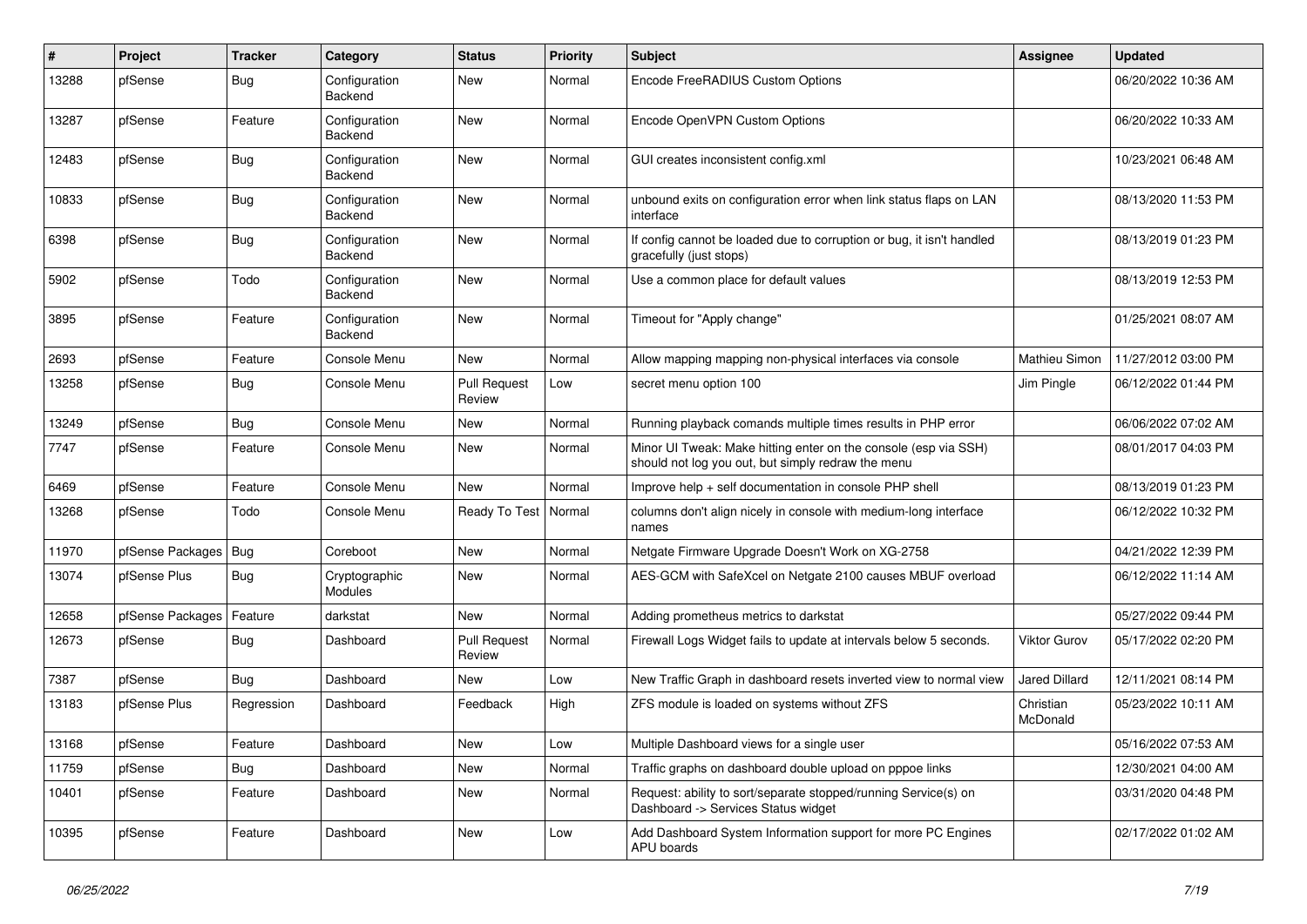| #     | Project      | Tracker     | Category        | <b>Status</b>                 | <b>Priority</b> | <b>Subject</b>                                                                                   | <b>Assignee</b>     | <b>Updated</b>      |
|-------|--------------|-------------|-----------------|-------------------------------|-----------------|--------------------------------------------------------------------------------------------------|---------------------|---------------------|
| 10280 | pfSense      | Feature     | Dashboard       | New                           | Low             | <b>DHCP Leases widget</b>                                                                        |                     | 11/07/2020 09:18 PM |
| 9677  | pfSense      | <b>Bug</b>  | Dashboard       | New                           | Normal          | Dashboard hangs when widget needs data from a remote host which<br>is down                       |                     | 08/13/2019 09:15 AM |
| 9353  | pfSense      | <b>Bug</b>  | Dashboard       | <b>New</b>                    | Low             | PHPSession errors from limited access to dashboard and widgets                                   |                     | 10/06/2020 09:31 AM |
| 8458  | pfSense      | Feature     | Dashboard       | <b>New</b>                    | Low             | Allow reordering of interface widget                                                             |                     | 08/14/2019 10:52 AM |
| 8157  | pfSense      | <b>Bug</b>  | Dashboard       | New                           | Very Low        | Traffic Graph clutter from time to time                                                          |                     | 12/03/2017 06:40 AM |
| 7974  | pfSense      | Feature     | Dashboard       | New                           | Normal          | <b>ZFS RAID Monitor Not available</b>                                                            |                     | 08/20/2019 01:34 PM |
| 7934  | pfSense      | Feature     | Dashboard       | New                           | Very Low        | format support phone# for international use                                                      |                     | 10/12/2017 04:38 PM |
| 7857  | pfSense      | <b>Bug</b>  | Dashboard       | New                           | Very Low        | Interfaces Widget U/I fails to wrap IPV6 addresses when the string is<br>too wide for the widget |                     | 08/13/2019 09:15 AM |
| 7788  | pfSense      | Bug         | Dashboard       | New                           | Low             | Irregular updating of widgets like cpu/uptime on system widget.                                  |                     | 08/21/2019 09:03 AM |
| 7182  | pfSense      | Feature     | Dashboard       | New                           | Normal          | Break up System Widget on the Dashboard                                                          |                     | 08/21/2019 08:59 AM |
| 7113  | pfSense      | <b>Bug</b>  | Dashboard       | New                           | Normal          | Interface name in Traffic Graphs                                                                 |                     | 12/31/2021 05:40 PM |
| 6390  | pfSense      | Todo        | Dashboard       | New                           | Low             | Autoscale from Traffic Graph not correct size (big graphs)                                       |                     | 05/23/2016 01:38 PM |
| 5567  | pfSense      | Feature     | Dashboard       | New                           | Low             | CARP status widget does not update in real time                                                  |                     | 08/20/2019 03:33 PM |
| 4646  | pfSense      | Feature     | Dashboard       | New                           | Normal          | Recover valuable vertical screen real estate in dashboard                                        |                     | 04/20/2015 07:46 PM |
| 3411  | pfSense      | <b>Bug</b>  | Dashboard       | New                           | Low             | Interfaces and statistics dashboard widgets very slow with large<br>numbers of interfaces        |                     | 01/24/2014 02:09 AM |
| 2479  | pfSense      | Feature     | Dashboard       | <b>New</b>                    | Normal          | Allow reordering of the traffic graphs on the dashboard                                          |                     | 06/08/2012 04:13 PM |
| 13165 | pfSense      | Feature     | Dashboard       | <b>Pull Request</b><br>Review | Normal          | Feat: live update for Services dashboard widget                                                  |                     | 05/15/2022 01:48 AM |
| 7244  | pfSense      | Feature     | Developer Tools | New                           | Normal          | Publish pfsense as a Vagrant Basebox                                                             |                     | 01/29/2019 04:09 AM |
| 1219  | pfSense      | Feature     | Developer Tools | New                           | Low             | Ship DTRACE enabled kernels in the images                                                        |                     | 07/26/2017 03:14 AM |
| 11471 | pfSense Docs | Todo        | Development     | New                           | Low             | Feedback on Development - Developing Packages                                                    | Jim Pingle          | 02/19/2021 02:52 PM |
| 11071 | pfSense Docs | New Content | <b>DHCP</b>     | New                           | Normal          | Feedback on Services - IPv6 Router Advertisements                                                | Jim Pingle          | 12/08/2020 09:25 AM |
| 8852  | pfSense Docs | Correction  | <b>DHCP</b>     | <b>New</b>                    | Normal          | [feedback form] Unclear about "Client Identifier" in a static mapping                            | Jim Pingle          | 09/23/2020 02:30 PM |
| 13217 | pfSense      | Bug         | DHCP (IPv4)     | <b>New</b>                    | Normal          | dhclient using default pid file location which does not exist                                    | <b>Viktor Gurov</b> | 05/26/2022 08:09 AM |
| 8179  | pfSense      | <b>Bug</b>  | DHCP (IPv4)     | Feedback                      | Normal          | Incorrect reverse DNS zone in DHCP server config for<br>non-octet-aligned subnet mask            | Renato Botelho      | 02/09/2022 11:17 PM |
| 4451  | pfSense      | Bug         | DHCP (IPv4)     | New                           | Low             | Status DHCP Leases shows double entries for static entries without<br>IP address                 | Phillip Davis       | 05/21/2022 04:55 PM |
| 13250 | pfSense      | Todo        | DHCP (IPv4)     | New                           | Very Low        | Clean up DHCP Server option language                                                             | Jim Pingle          | 06/06/2022 07:32 AM |
| 13273 | pfSense      | <b>Bug</b>  | DHCP (IPv4)     | New                           | Normal          | dhclient can use conflicting recorded leases                                                     |                     | 06/14/2022 11:07 AM |
| 13263 | pfSense      | <b>Bug</b>  | DHCP (IPv4)     | New                           | Low             | Deleting a static DHCP entry when the related IP is not in the arp<br>table spams the log        |                     | 06/10/2022 11:18 AM |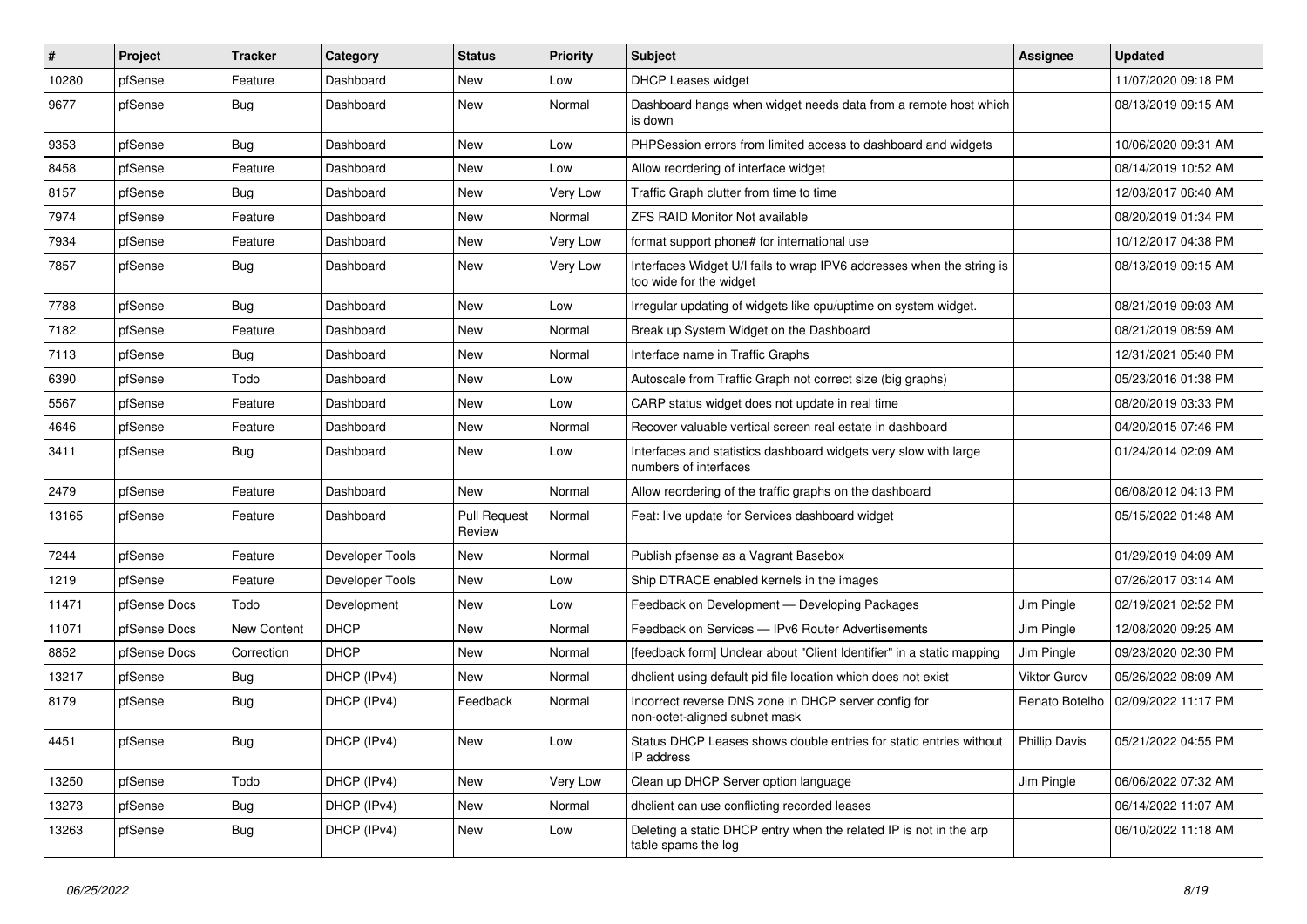| $\#$  | Project | <b>Tracker</b> | Category    | <b>Status</b> | <b>Priority</b> | <b>Subject</b>                                                                                                                     | <b>Assignee</b> | <b>Updated</b>      |
|-------|---------|----------------|-------------|---------------|-----------------|------------------------------------------------------------------------------------------------------------------------------------|-----------------|---------------------|
| 13256 | pfSense | Feature        | DHCP (IPv4) | New           | Normal          | Better handling of duplicate IPs in static DHCP assignments                                                                        |                 | 06/11/2022 04:51 PM |
| 12922 | pfSense | <b>Bug</b>     | DHCP (IPv4) | New           | Normal          | Classless static routes received on DHCP WAN can override chosen<br>default gateway                                                |                 | 03/28/2022 10:08 AM |
| 12070 | pfSense | Bug            | DHCP (IPv4) | <b>New</b>    | Low             | <b>VLAN0 for WAN DHCP</b>                                                                                                          |                 | 12/23/2021 04:31 PM |
| 12067 | pfSense | Bug            | DHCP (IPv4) | <b>New</b>    | Very Low        | <b>DHCP Monitoring Statistics Error</b>                                                                                            |                 | 06/21/2021 08:39 AM |
| 11004 | pfSense | Feature        | DHCP (IPv4) | New           | Low             | DHCP reservations with no IP address show entries in DHCP leases                                                                   |                 | 10/26/2020 07:22 AM |
| 10802 | pfSense | Feature        | DHCP (IPv4) | New           | Very Low        | Seperator for DHCP Static Mapped leases                                                                                            |                 | 07/31/2020 10:30 AM |
| 10345 | pfSense | Feature        | DHCP (IPv4) | New           | Normal          | DHCP lease distinction between online and offline                                                                                  |                 | 03/16/2020 07:56 AM |
| 10250 | pfSense | Feature        | DHCP (IPv4) | New           | Very Low        | DHCP lease view by interface                                                                                                       |                 | 02/11/2020 07:47 AM |
| 9732  | pfSense | Feature        | DHCP (IPv4) | <b>New</b>    | Normal          | System UTC time offset in DHCP Option 2                                                                                            |                 | 09/06/2019 08:39 PM |
| 9343  | pfSense | Bug            | DHCP (IPv4) | New           | Normal          | diag arp.php times out with large DHCPD leases table                                                                               |                 | 08/14/2019 01:19 PM |
| 9130  | pfSense | Feature        | DHCP (IPv4) | New           | Normal          | Request ID [#INC-16195]: DHCP - PXE Boot                                                                                           |                 | 09/10/2020 01:39 PM |
| 8879  | pfSense | Feature        | DHCP (IPv4) | New           | Very Low        | DHCP options ADD force options                                                                                                     |                 | 09/07/2018 09:14 AM |
| 8614  | pfSense | Bug            | DHCP (IPv4) | New           | Normal          | Cannot remove Additional BOOTP/DHCP Options                                                                                        |                 | 08/21/2019 09:15 AM |
| 8330  | pfSense | Feature        | DHCP (IPv4) | New           | Normal          | add options for ddns-local-address statements                                                                                      |                 | 04/27/2021 12:31 PM |
| 7441  | pfSense | Feature        | DHCP (IPv4) | New           | Low             | Display start/end times for Static Mapping leases on DHCP<br>Leases/DHCPv6 Leases                                                  |                 | 08/21/2019 10:48 AM |
| 7405  | pfSense | Feature        | DHCP (IPv4) | <b>New</b>    | Normal          | Ability to add dhcp host reservations from "Diagnostics -> ARP table"                                                              |                 | 10/12/2020 08:22 AM |
| 7172  | pfSense | <b>Bug</b>     | DHCP (IPv4) | New           | Normal          | Sorting by hostname in Services > DHCP Server > LAN should be<br>"natural" (alphanumeric friendly)                                 |                 | 08/20/2019 03:47 PM |
| 6960  | pfSense | Feature        | DHCP (IPv4) | <b>New</b>    | Normal          | Consider replacing ISC DHCP server with KEA DHCP                                                                                   |                 | 09/24/2020 01:59 PM |
| 6615  | pfSense | Feature        | DHCP (IPv4) | New           | Normal          | new DHCP server option                                                                                                             |                 | 08/13/2019 01:39 PM |
| 6544  | pfSense | Feature        | DHCP (IPv4) | New           | Very Low        | RFC 3046 DHCP Option 82 support (and RFC 3315/4649/4580 for<br>IPv6                                                                |                 | 07/13/2020 02:14 AM |
| 5080  | pfSense | Feature        | DHCP (IPv4) | <b>New</b>    | Normal          | Settings tab under Services>DHCP Server                                                                                            |                 | 08/13/2019 12:53 PM |
| 4899  | pfSense | Feature        | DHCP (IPv4) | New           | Normal          | Additional BOOTP/DHCP Options should allow a force option                                                                          |                 | 01/02/2018 02:24 PM |
| 3771  | pfSense | <b>Bug</b>     | DHCP (IPv4) | New           | Normal          | Webinterface and dhcpdcrashes with 500+ static leases                                                                              |                 | 08/21/2019 09:26 AM |
| 3534  | pfSense | Feature        | DHCP (IPv4) | New           | Normal          | DDNS using arbitrary zone primary                                                                                                  |                 | 07/08/2014 11:40 AM |
| 3404  | pfSense | <b>Bug</b>     | DHCP (IPv4) | New           | Normal          | DHCP Server Fails to Start on Interfaces that are Slow to Come<br>Online During Boot                                               |                 | 02/11/2014 05:09 PM |
| 2983  | pfSense | Feature        | DHCP (IPv4) | New           | Normal          | DHCPD: Add vendor-class-identifier and MAC-OIDs                                                                                    |                 | 05/29/2020 09:24 PM |
| 2774  | pfSense | Feature        | DHCP (IPv4) | New           | Normal          | Extend DHCP Pools code to allow using different subnets                                                                            |                 | 08/19/2019 10:27 AM |
| 2323  | pfSense | Feature        | DHCP (IPv4) | New           | Low             | GUI doesn't allow to configure DHCP server to serve IP addresses<br>belonging to subnets wich are not associated with an interface |                 | 08/19/2019 10:27 AM |
| 6362  | pfSense | <b>Bug</b>     | DHCP (IPv4) | Confirmed     | Normal          | DHCP Client ID not used                                                                                                            |                 | 07/09/2021 06:30 AM |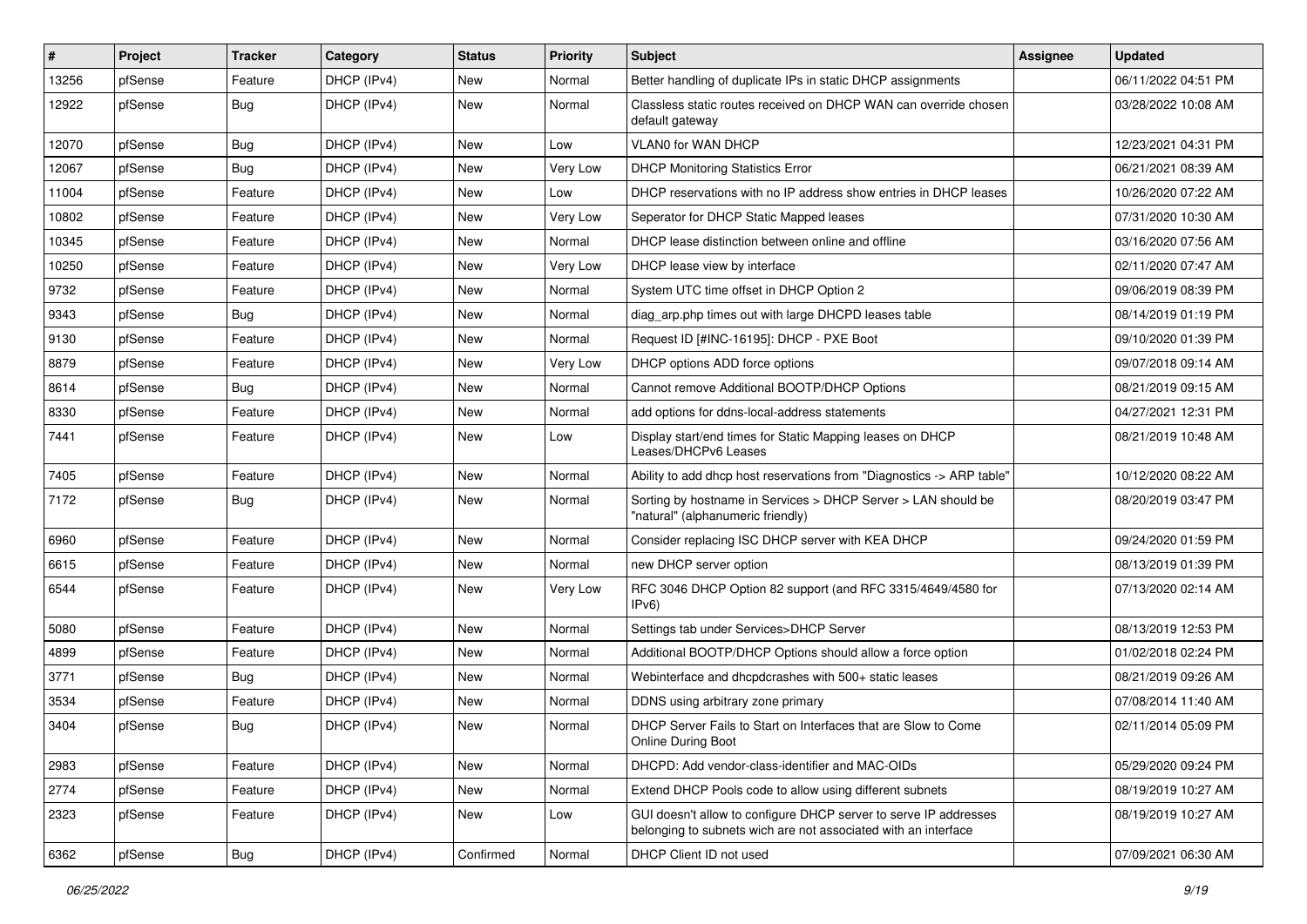| #     | Project | <b>Tracker</b> | Category          | <b>Status</b>                 | <b>Priority</b> | <b>Subject</b>                                                                                  | <b>Assignee</b>    | <b>Updated</b>      |
|-------|---------|----------------|-------------------|-------------------------------|-----------------|-------------------------------------------------------------------------------------------------|--------------------|---------------------|
| 4061  | pfSense | <b>Bug</b>     | DHCP (IPv4)       | Confirmed                     | Normal          | dhcpd doesn't send client-hostname to peer, breaking DHCP lease<br>registrations w/HA           |                    | 02/24/2017 08:58 PM |
| 12959 | pfSense | <b>Bug</b>     | DHCP (IPv4)       | Feedback                      | Normal          | dhcplease process wrongly update host file if client-hostname is<br>empty                       |                    | 03/28/2022 10:26 AM |
| 11927 | pfSense | Feature        | DHCP (IPv4)       | Feedback                      | Normal          | Allow DHCP not to serve a gateway - small fix                                                   |                    | 01/03/2022 04:17 PM |
| 6873  | pfSense | <b>Bug</b>     | DHCP (IPv6)       | New                           | Low             | radvd - Too many addresses in RDNSS section when previously<br>using DHCPv6                     | Dominic<br>McKeown | 06/06/2018 10:45 AM |
| 13296 | pfSense | Feature        | DHCP (IPv6)       | <b>New</b>                    | Normal          | Add support for DHCP6 OPTION_PD_EXCLUDE (RFC 6603)                                              |                    | 06/24/2022 10:10 PM |
| 13253 | pfSense | <b>Bug</b>     | DHCP (IPv6)       | New                           | Normal          | 'dhcp6c' is not restarted when applying settings when multiple<br>WANs are configured for DHCP6 |                    | 06/06/2022 02:58 PM |
| 13248 | pfSense | Regression     | DHCP (IPv6)       | New                           | Normal          | IPv6 Router Advertisements runs when config.xml does not contain<br>an entry for the interface  |                    | 06/05/2022 07:44 PM |
| 13237 | pfSense | <b>Bug</b>     | DHCP (IPv6)       | <b>New</b>                    | Normal          | dhcp6c script cannot be executed safely                                                         |                    | 06/01/2022 11:20 AM |
| 12947 | pfSense | <b>Bug</b>     | DHCP (IPv6)       | New                           | Normal          | DHCP6 client does not take any action if the interface IPv6 address<br>changes during renewal   |                    | 06/19/2022 09:34 PM |
| 12823 | pfSense | Bug            | DHCP (IPv6)       | New                           | Normal          | Multiple DHCP6 WAN connections PPPoE interface 'defached'<br>status                             |                    | 02/18/2022 05:39 AM |
| 12581 | pfSense | Regression     | DHCP (IPv6)       | New                           | Normal          | CARP IPv6 assigned address does not get advertised to endpoints<br>with RADV                    |                    | 12/16/2021 02:34 PM |
| 10822 | pfSense | Bug            | DHCP (IPv6)       | New                           | Normal          | Deprecated IPv6 prefix won't be announced as deprecated to clients                              |                    | 08/10/2020 09:23 AM |
| 10714 | pfSense | Bug            | DHCP (IPv6)       | New                           | Normal          | radvd only gives out the prefix of the "first" IPv6 address of an<br>interface                  |                    | 10/06/2020 01:03 PM |
| 9575  | pfSense | Feature        | DHCP (IPv6)       | <b>New</b>                    | Very Low        | RFC 7078 - Distributing Address Selection Policy Using DHCPv6                                   |                    | 08/14/2019 02:39 PM |
| 9536  | pfSense | Feature        | DHCP (IPv6)       | New                           | Normal          | Support dynamic prefix in DHCPv6 Server                                                         |                    | 05/25/2022 04:27 AM |
| 9136  | pfSense | <b>Bug</b>     | DHCP (IPv6)       | New                           | High            | IPv6 Tracking Interfaces Lose IPv6 Address in Certain Cases                                     |                    | 04/21/2022 12:39 PM |
| 7821  | pfSense | <b>Bug</b>     | DHCP (IPv6)       | New                           | Normal          | GIF does not support broadcast                                                                  |                    | 08/29/2017 10:50 AM |
| 7734  | pfSense | <b>Bug</b>     | DHCP (IPv6)       | <b>New</b>                    | Normal          | Using opton ia pd0 does not renew prefix and prefix get dropped                                 |                    | 07/31/2017 03:46 AM |
| 6691  | pfSense | <b>Bug</b>     | DHCP (IPv6)       | New                           | Normal          | dhcp6c quits after only two tries if no response was received                                   |                    | 12/07/2020 04:25 PM |
| 6283  | pfSense | Feature        | DHCP (IPv6)       | New                           | Normal          | Register DHCPv6 leases with DNS resolver                                                        |                    | 08/21/2019 10:48 AM |
| 6051  | pfSense | <b>Bug</b>     | DHCP (IPv6)       | New                           | Normal          | DHCPv6 Client Failure for additional WAN Address causes<br>2-seconds-service-restart-loop       |                    | 12/03/2020 01:08 AM |
| 5950  | pfSense | Feature        | DHCP (IPv6)       | New                           | Normal          | DHCPv6 Server support for PD of PD-obtained networks                                            |                    | 03/04/2016 03:04 AM |
| 3185  | pfSense | Feature        | DHCP (IPv6)       | New                           | Normal          | Accommodate a DHCPv6 failover-like mechanism                                                    |                    | 11/24/2017 10:44 AM |
| 7138  | pfSense | <b>Bug</b>     | DHCP (IPv6)       | Assigned                      | Normal          | Pfsense wide dhcpv6 client doesn't recognise ifid statement                                     |                    | 04/21/2022 12:39 PM |
| 10904 | pfSense | Feature        | <b>DHCP Relay</b> | <b>Pull Request</b><br>Review | Normal          | Support vti interfaces in dhcrelay                                                              | Luiz Souza         | 10/12/2020 07:35 AM |
| 12508 | pfSense | <b>Bug</b>     | <b>DHCP Relay</b> | New                           | Normal          | DHCP Relay over VPN                                                                             |                    | 11/06/2021 11:25 AM |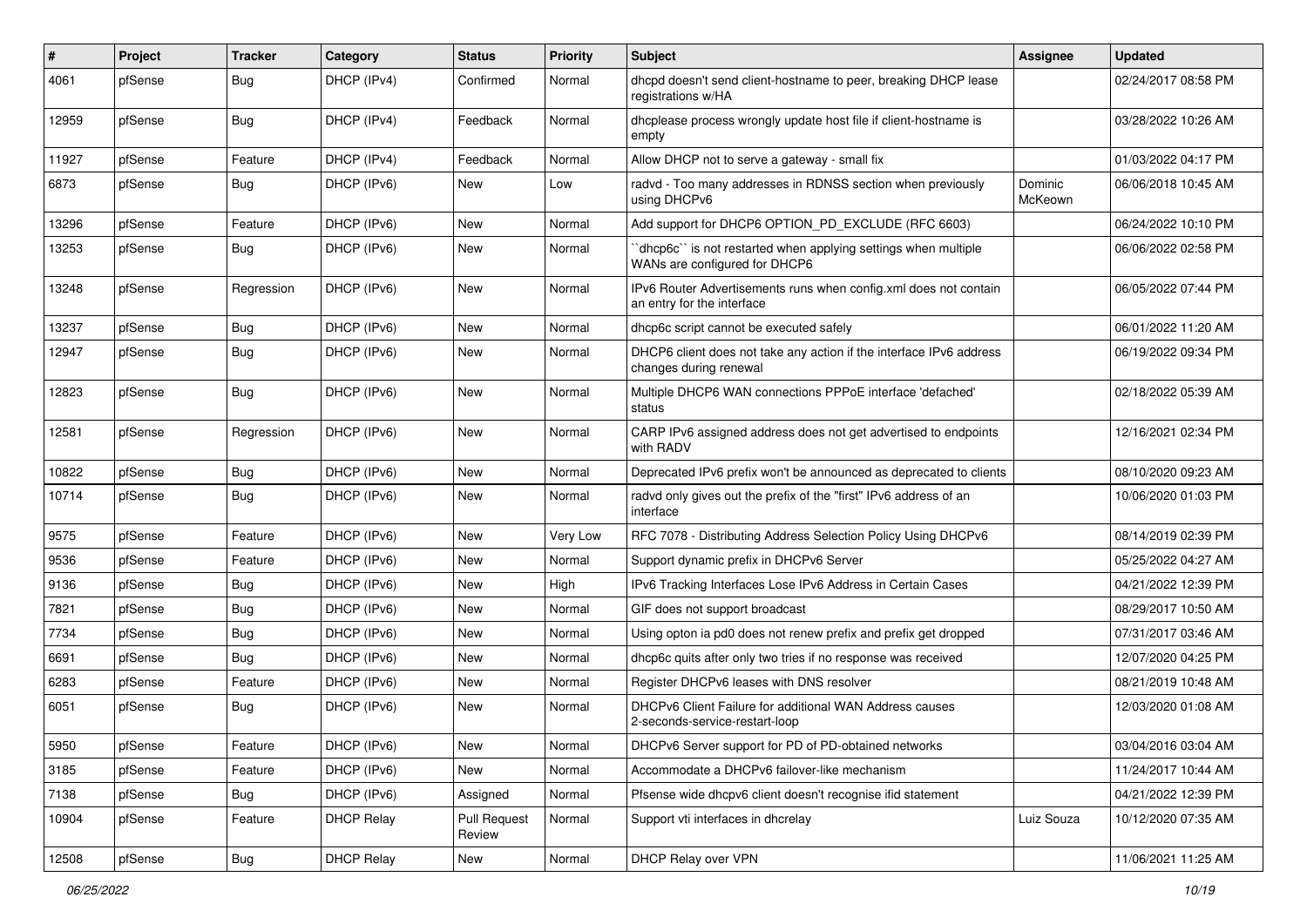| $\pmb{\#}$ | Project      | <b>Tracker</b> | Category             | <b>Status</b>                 | <b>Priority</b> | Subject                                                                      | Assignee   | <b>Updated</b>      |
|------------|--------------|----------------|----------------------|-------------------------------|-----------------|------------------------------------------------------------------------------|------------|---------------------|
| 12120      | pfSense      | Feature        | <b>DHCP Relay</b>    | New                           | Normal          | Permit several sets of destination DHCP servers in DHCP relay                |            | 07/11/2021 05:41 PM |
| 11149      | pfSense      | <b>Bug</b>     | <b>DHCP Relay</b>    | <b>New</b>                    | Normal          | DHCP relay won't start with DHCP server behind gateway                       |            | 03/22/2021 05:13 AM |
| 10715      | pfSense      | <b>Bug</b>     | <b>DHCP Relay</b>    | New                           | Normal          | DHCPv6 relay always uses the "first" IPv6 address of an interface            |            | 06/29/2020 05:01 AM |
| 9680       | pfSense      | Feature        | <b>DHCP Relay</b>    | <b>New</b>                    | Normal          | Seperate DHCP Server and relay per interface                                 |            | 02/27/2020 10:47 AM |
| 4680       | pfSense      | <b>Bug</b>     | <b>DHCP Relay</b>    | New                           | Normal          | DHCP relay does not work with DHCP server on other end of<br>OpenVPN tunnel  |            | 05/05/2015 06:55 PM |
| 12791      | pfSense Docs | New Content    | Diagnostics          | <b>New</b>                    | Normal          | Diagnostic Information for Support (pfSense)                                 |            | 02/13/2022 08:49 PM |
| 12343      | pfSense      | Feature        | <b>Diagnostics</b>   | <b>New</b>                    | Low             | Real time traffic monitoring                                                 |            | 09/06/2021 01:26 PM |
| 11856      | pfSense      | Feature        | Diagnostics          | <b>New</b>                    | Normal          | Replace/add Alias or DNS names for known LAN addresses in the<br>State table |            | 04/27/2021 08:01 AM |
| 9718       | pfSense      | Feature        | Diagnostics          | New                           | Low             | Make diag states summary table sortable                                      |            | 10/06/2020 09:12 AM |
| 7848       | pfSense      | <b>Bug</b>     | Diagnostics          | <b>New</b>                    | Low             | NDP Table Sort by Expiration Error                                           |            | 08/26/2019 02:56 PM |
| 7590       | pfSense      | Bug            | <b>Diagnostics</b>   | <b>New</b>                    | Normal          | diag_edit do not save when nothing to sae (in directory browse view)         |            | 05/20/2017 05:04 PM |
| 7589       | pfSense      | <b>Bug</b>     | Diagnostics          | <b>New</b>                    | Normal          | diag_edit.php old print_info_box                                             |            | 05/20/2017 05:02 PM |
| 7459       | pfSense      | Feature        | <b>Diagnostics</b>   | <b>New</b>                    | Low             | "Refresh" button for Diagnostics/Tables display                              |            | 08/21/2019 09:27 AM |
| 7442       | pfSense      | Feature        | Diagnostics          | <b>New</b>                    | Low             | Suggestions for Diagnostics / ARP Table and Diagnostics / NDP<br>Table       |            | 08/21/2019 09:27 AM |
| 6804       | pfSense      | Feature        | <b>Diagnostics</b>   | <b>New</b>                    | Very Low        | Add row counter into Diagnostics -> Edit File                                |            | 08/20/2019 03:44 PM |
| 5556       | pfSense      | Feature        | Diagnostics          | New                           | Normal          | No error when downloading non-existing file on Diagnostics/Execute           |            | 08/20/2019 03:43 PM |
| 4914       | pfSense      | Feature        | Diagnostics          | <b>New</b>                    | Low             | <b>Packet Capture Settings</b>                                               |            | 08/20/2019 08:51 AM |
| 4456       | pfSense      | Feature        | Diagnostics          | <b>New</b>                    | Normal          | Packet capture additional filtering options                                  |            | 08/20/2019 03:30 PM |
| 1656       | pfSense      | Feature        | Diagnostics          | New                           | Normal          | Teach pfctl to kill states by port number                                    |            | 08/21/2019 09:55 AM |
| 3796       | pfSense      | <b>Bug</b>     | <b>Diagnostics</b>   | Confirmed                     | Normal          | States summary fails and is very slow with large state tables                |            | 12/11/2021 08:03 PM |
| 12757      | pfSense      | <b>Bug</b>     | Diagnostics          | <b>Pull Request</b><br>Review | Very Low        | Clean up /etc/inc/filter.inc use of pfctl -F                                 |            | 05/17/2022 02:18 PM |
| 12883      | pfSense Docs | Todo           | <b>DNS</b>           | <b>New</b>                    | Normal          | Feedback on Services - DNS Resolver - Host Overrides                         |            | 02/28/2022 07:54 PM |
| 12139      | pfSense      | Feature        | <b>DNS Forwarder</b> | New                           | Normal          | Add support in for specifying a DNSMASQ configuration file                   |            | 07/16/2021 09:45 PM |
| 7329       | pfSense      | <b>Bug</b>     | <b>DNS Forwarder</b> | New                           | Low             | <b>DHCP Not Updating DNS</b>                                                 |            | 01/21/2022 09:16 PM |
| 2410       | pfSense      | Feature        | <b>DNS Forwarder</b> | <b>New</b>                    | Normal          | Support name based aliasing via CNAMEs or some other<br>mechanism.           |            | 12/11/2012 09:56 PM |
| 1819       | pfSense      | Bug            | <b>DNS Resolver</b>  | New                           | Normal          | DNS Resolver Not Registering DHCP Server Specified Domain<br>Name            | Luiz Souza | 04/28/2022 01:53 PM |
| 13254      | pfSense      | Bug            | <b>DNS Resolver</b>  | New                           | Normal          | DNS resolver does not update "unbound.conf" file during link down<br>events  |            | 06/08/2022 07:55 AM |
| 12612      | pfSense      | <b>Bug</b>     | <b>DNS Resolver</b>  | New                           | Normal          | DNS Resolver is restarted during every "rc.newwanip" event                   |            | 06/03/2022 07:13 AM |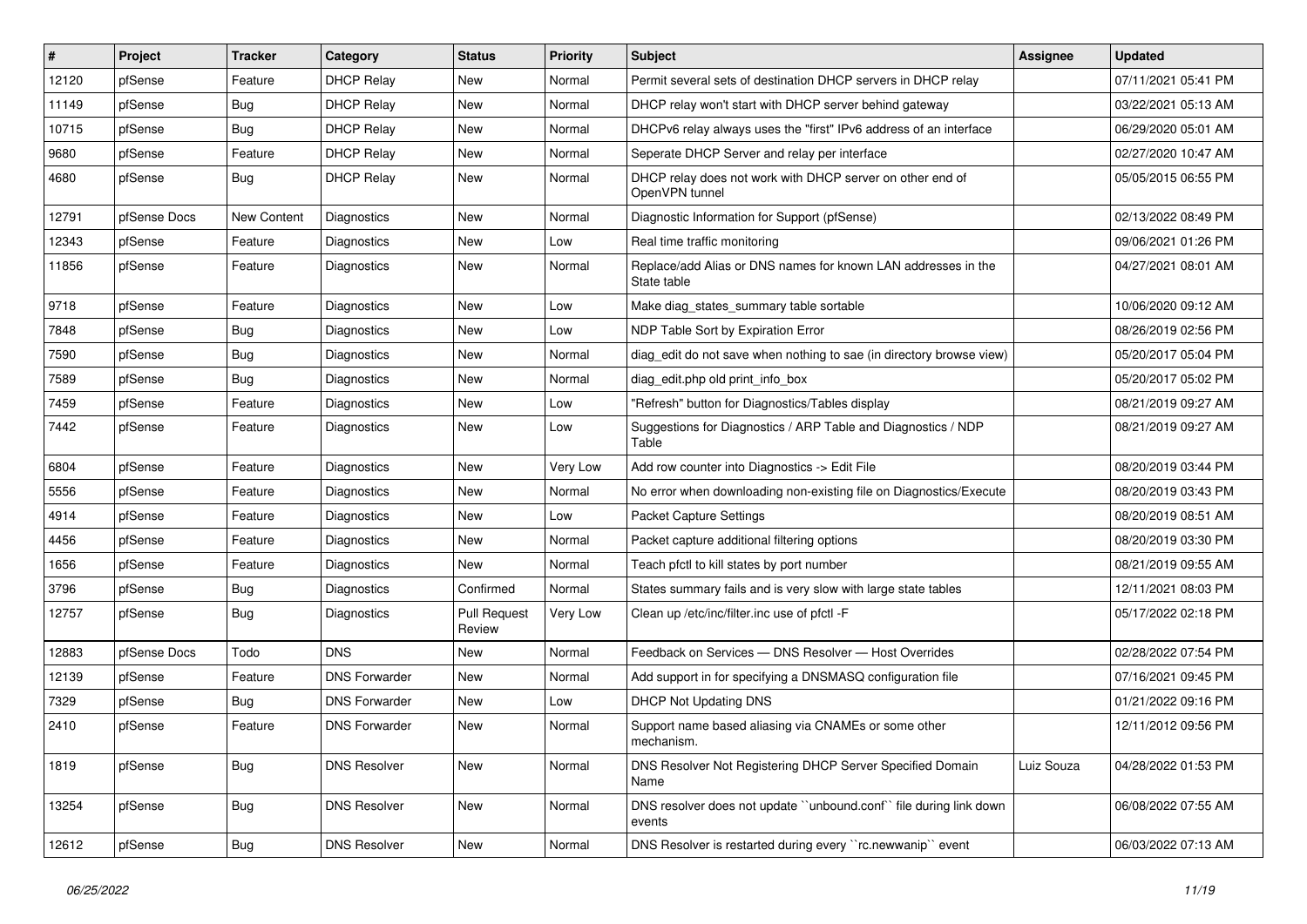| #     | Project | <b>Tracker</b> | Category            | <b>Status</b>                 | <b>Priority</b> | <b>Subject</b>                                                                                                                | Assignee                       | <b>Updated</b>      |
|-------|---------|----------------|---------------------|-------------------------------|-----------------|-------------------------------------------------------------------------------------------------------------------------------|--------------------------------|---------------------|
| 12551 | pfSense | Feature        | <b>DNS Resolver</b> | New                           | Low             | Add ability to set DNS resolver search domain list                                                                            |                                | 12/01/2021 11:18 AM |
| 11921 | pfSense | Feature        | <b>DNS Resolver</b> | New                           | Very Low        | Feature Request: Compile unbound with EDNS Client Subnet (ECS)<br>module (--enable-subnet)                                    |                                | 05/14/2021 07:29 AM |
| 10624 | pfSense | Bug            | <b>DNS Resolver</b> | New                           | Normal          | Unbound configuration memory leak with python module + register<br>DHCP leases active                                         |                                | 02/26/2021 10:27 AM |
| 10342 | pfSense | Bug            | <b>DNS Resolver</b> | New                           | Normal          | Unbound domain overrides stop resolving periodically. They only<br>resume after the service has been restarted.               |                                | 03/13/2020 10:35 AM |
| 10143 | pfSense | Bug            | <b>DNS Resolver</b> | New                           | Normal          | System hostname DNS entry is assigned to the wrong IP on<br>multi-wan setups                                                  |                                | 12/31/2019 02:33 PM |
| 9654  | pfSense | Bug            | <b>DNS Resolver</b> | New                           | Normal          | After reboot, the DNS resolver must be restarted before it will<br>advertise the ipv6 DNS address of the router.              |                                | 11/20/2020 03:12 AM |
| 9436  | pfSense | Feature        | <b>DNS Resolver</b> | New                           | Normal          | Unbound: enable dnstap support                                                                                                |                                | 03/27/2019 07:54 PM |
| 9037  | pfSense | <b>Bug</b>     | <b>DNS Resolver</b> | New                           | Normal          | Unbound not logging to syslog after reboot                                                                                    |                                | 10/12/2018 05:09 AM |
| 8236  | pfSense | Feature        | <b>DNS Resolver</b> | New                           | Normal          | Ability to configure "forward-first" and "forward-host" options for more<br>robust domain overrides in DNS Resolver           |                                | 12/26/2017 01:26 AM |
| 7852  | pfSense | Feature        | <b>DNS Resolver</b> | New                           | Normal          | Add views support to Unbound GUI                                                                                              |                                | 09/11/2017 12:26 PM |
| 7495  | pfSense | Feature        | <b>DNS Resolver</b> | New                           | Low             | Ability to set TTL for local for Unbound host overrides and dhcp<br>leases                                                    |                                | 03/06/2018 09:46 AM |
| 7152  | pfSense | Bug            | <b>DNS Resolver</b> | New                           | Normal          | Unbound / DNS Resolver issue if "Register DHCP static mappings in<br>the DNS Resolver" set before wildcard DNS custom options |                                | 12/18/2021 04:59 PM |
| 6103  | pfSense | Feature        | <b>DNS Resolver</b> | New                           | Normal          | DNS Resolver Outgoing Interfaces should be able to use Gateway<br>Groups                                                      |                                | 10/21/2019 08:02 AM |
| 4798  | pfSense | Feature        | <b>DNS Resolver</b> | <b>New</b>                    | Normal          | Make host and domain overrides available to both DNS Resolver<br>and DNS Forwarder                                            |                                | 06/29/2015 02:14 AM |
| 6430  | pfSense | Bug            | <b>DNS Resolver</b> | Confirmed                     | Low             | pfsense should sanity-check hostnames when copying from<br>dhcpd.leases to /etc/hosts                                         |                                | 08/13/2019 01:23 PM |
| 5413  | pfSense | Bug            | <b>DNS Resolver</b> | Confirmed                     | High            | Incorrect Handling of Unbound Resolver [service restarts, cache<br>loss, DNS service interruption]                            |                                | 06/19/2022 11:11 PM |
| 7096  | pfSense | Bug            | <b>DNS Resolver</b> | Feedback                      | Normal          | Unbound fails to start on boot if specific network devices are<br>configured in the "Network Interfaces"                      |                                | 11/22/2021 08:59 AM |
| 13298 | pfSense | Bug            | <b>Dynamic DNS</b>  | <b>Pull Request</b><br>Review | Normal          | Dynv6 does not check response code when updating                                                                              | <b>Tiago Beling</b><br>d'Avila | 06/24/2022 07:47 AM |
| 12495 | pfSense | Feature        | Dynamic DNS         | Pull Request<br>Review        | Normal          | DynDNS: add deSEC IPv4&v6 simultaneos update                                                                                  | <b>Lukas Wiest</b>             | 11/01/2021 08:53 AM |
| 12494 | pfSense | Feature        | <b>Dynamic DNS</b>  | Pull Request<br>Review        | Normal          | DynDNS: make simultaneous update of IP and LegacyIP possible                                                                  | <b>Lukas Wiest</b>             | 11/01/2021 08:52 AM |
| 13167 | pfSense | Bug            | <b>Dynamic DNS</b>  | New                           | Normal          | phpDynDNS: DigitalOcean ddns update fails (bad request, invalid<br>character '-' in request_id)                               |                                | 06/16/2022 09:30 PM |
| 12848 | pfSense | Feature        | <b>Dynamic DNS</b>  | New                           | Normal          | Evaluation of the DynDNS "Result Match" string                                                                                |                                | 02/22/2022 02:01 AM |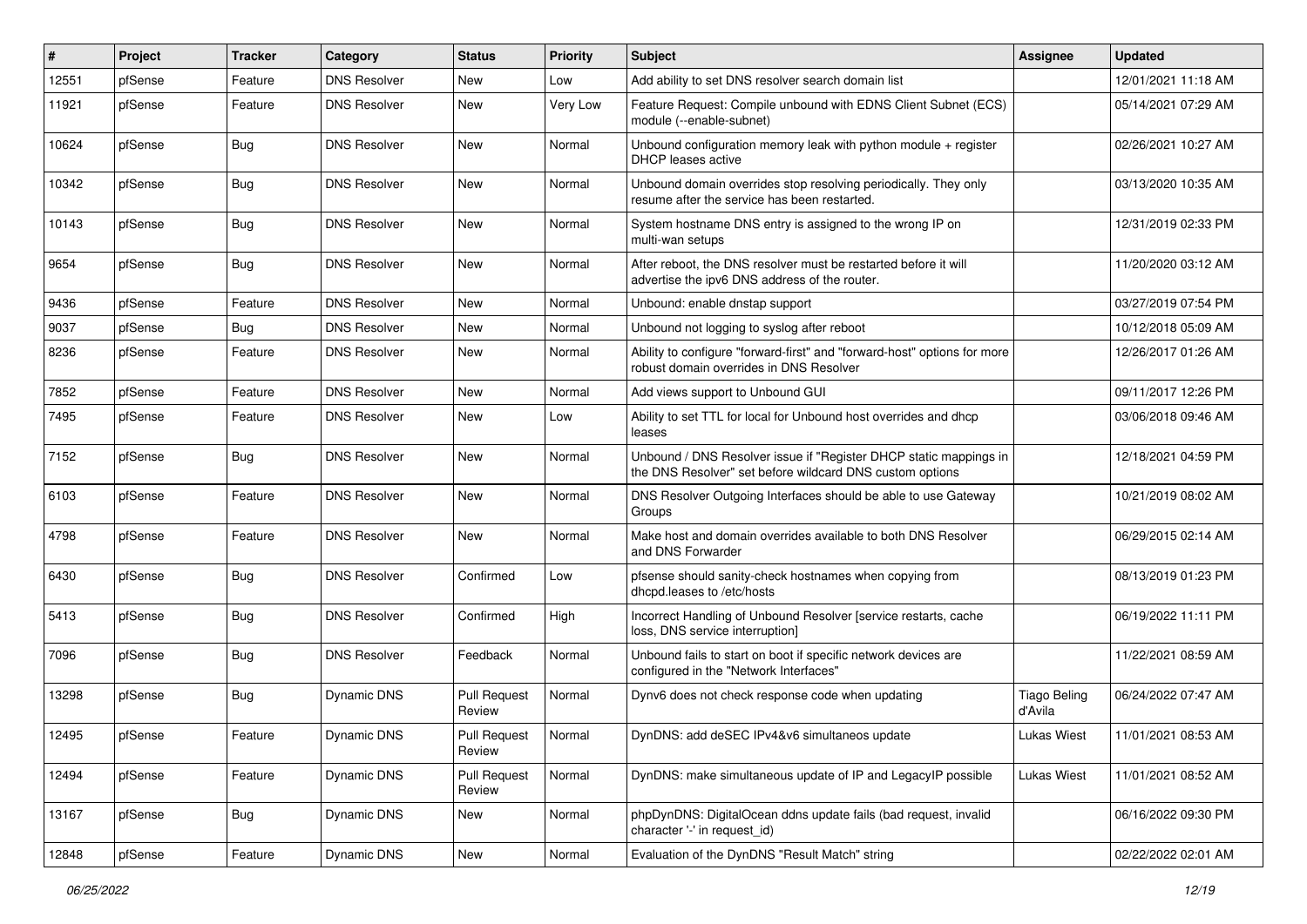| #     | Project                    | <b>Tracker</b> | Category              | <b>Status</b> | <b>Priority</b> | <b>Subject</b>                                                                                          | <b>Assignee</b>     | <b>Updated</b>      |
|-------|----------------------------|----------------|-----------------------|---------------|-----------------|---------------------------------------------------------------------------------------------------------|---------------------|---------------------|
| 12602 | pfSense                    | Feature        | Dynamic DNS           | New           | Normal          | DHCPv6 should allow DDNS Client updates for hosts                                                       |                     | 12/15/2021 11:00 AM |
| 12063 | pfSense Docs               | Todo           | Dynamic DNS           | New           | Normal          | Feedback on Services - Dynamic DNS - Configuring RFC 2136<br>Dynamic DNS updates                        |                     | 06/18/2021 06:24 PM |
| 11177 | pfSense                    | <b>Bug</b>     | <b>Dynamic DNS</b>    | <b>New</b>    | Normal          | DDNSv6 not using Check IP Services                                                                      |                     | 12/21/2020 05:02 AM |
| 11147 | pfSense                    | <b>Bug</b>     | Dynamic DNS           | <b>New</b>    | Normal          | Domeneshop DynDNS IPv4 and IPv6                                                                         |                     | 12/09/2020 11:47 PM |
| 11084 | pfSense                    | Feature        | Dynamic DNS           | <b>New</b>    | Normal          | Dynamic DNS include option to specify virtual IP addresses                                              |                     | 11/19/2020 01:26 PM |
| 10962 | pfSense                    | Feature        | Dynamic DNS           | New           | Normal          | Add Cpanel support for Dynamic DNS Clients                                                              |                     | 12/28/2020 01:56 PM |
| 10000 | pfSense                    | <b>Bug</b>     | Dynamic DNS           | New           | Normal          | Azure Dynamic DNS A and AAAA Records for Apex Zone                                                      |                     | 03/31/2020 09:03 AM |
| 9805  | pfSense                    | <b>Bug</b>     | Dynamic DNS           | New           | Normal          | dynDNS cloudflare multiple entries                                                                      |                     | 10/02/2019 04:51 PM |
| 9664  | pfSense                    | <b>Bug</b>     | Dynamic DNS           | New           | Normal          | DynDNS and Dual-wan problem with CloudFlare (works with No-Ip)                                          |                     | 08/03/2019 10:00 AM |
| 9504  | pfSense                    | Bug            | Dynamic DNS           | New           | Normal          | Multiple Dynamic DNS update notifications for the same interface,<br>not differentiated by the hostname |                     | 05/07/2019 07:46 AM |
| 9063  | pfSense                    | Feature        | Dynamic DNS           | <b>New</b>    | Normal          | Allow dynamic DNS client entry to specify which Check IP service to<br>use                              |                     | 10/24/2018 11:53 AM |
| 8500  | pfSense                    | <b>Bug</b>     | Dynamic DNS           | New           | Low             | Incorrect categorization of status/info messages from phpDynDNS                                         |                     | 08/16/2019 12:50 PM |
| 8432  | pfSense                    | <b>Bug</b>     | Dynamic DNS           | New           | Normal          | Dynamic DNS Client gives an error that it can't find IPv6 address<br>when WAN interface is a LAGG       |                     | 09/17/2020 05:23 AM |
| 8406  | pfSense                    | Bug            | <b>Dynamic DNS</b>    | <b>New</b>    | Normal          | DDNS IPV6 Cloudflare Client does not detect PPOE address                                                |                     | 03/31/2018 11:56 AM |
| 7718  | pfSense                    | Feature        | Dynamic DNS           | New           | Very Low        | Hostname for Custom DynDNS Updater.                                                                     |                     | 07/24/2017 10:05 AM |
| 7418  | pfSense                    | Feature        | Dynamic DNS           | <b>New</b>    | Normal          | Dynamic dns should be sorted interface name                                                             |                     | 08/21/2019 08:58 AM |
| 7292  | pfSense                    | Feature        | Dynamic DNS           | <b>New</b>    | Normal          | DynamicDNS configuration does not sync to HA secondary                                                  |                     | 02/21/2017 04:56 PM |
| 12877 | pfSense                    | <b>Bug</b>     | Dynamic DNS           | Feedback      | Normal          | Cloudflare DynDNS fails to update more than two addresses                                               |                     | 05/29/2022 06:56 PM |
| 11180 | pfSense Packages   Bug     |                | Filer                 | Feedback      | Normal          | Filer run action for files on sync that wan't been modified                                             | <b>Viktor Gurov</b> | 01/08/2021 07:27 AM |
| 11235 | pfSense Packages   Bug     |                | Filer                 | New           | Normal          | Filer run script when "state" unchanged                                                                 |                     | 01/08/2021 07:24 AM |
| 11178 | pfSense Packages   Feature |                | Filer                 | <b>New</b>    | Normal          | Filer do not ask what to do with previous filename                                                      |                     | 12/31/2020 02:45 AM |
| 10426 | pfSense Packages           | Bug            | Filer                 | Feedback      | Normal          | Filer must validate that File name is uniq                                                              |                     | 04/20/2022 11:02 AM |
| 13067 | pfSense                    | <b>Bug</b>     | <b>FilterDNS</b>      | <b>New</b>    | Normal          | filterdns resolve interval is twice the intended value                                                  |                     | 04/17/2022 07:45 PM |
| 13020 | pfSense Docs               | Todo           | <b>Firewall Rules</b> | New           | Normal          | easyrule command documentation should document permissible<br>wildcards                                 | Jim Pingle          | 04/04/2022 08:01 AM |
| 9685  | pfSense Docs               | Correction     | <b>Firewall Rules</b> | New           | Normal          | Feedback on Firewall - Floating Rules                                                                   | Jim Pingle          | 09/23/2020 02:57 PM |
| 12770 | pfSense Docs               | Todo           | <b>Firewall Rules</b> | <b>New</b>    | Normal          | Feedback on Firewall - Configuring firewall rules                                                       |                     | 02/07/2022 07:43 PM |
| 12268 | pfSense Docs               | Todo           | <b>Firewall Rules</b> | New           | Normal          | Feedback on Firewall - Aliases                                                                          |                     | 08/17/2021 12:55 AM |
| 11352 | pfSense                    | <b>Bug</b>     | FreeBSD               | New           | Low             | CTF types > 2^15 in the pfSense kernel config results in DTrace<br>failing                              | Scott Long          | 03/17/2021 02:52 AM |
| 11184 | pfSense                    | <b>Bug</b>     | FreeBSD               | New           | Normal          | PF: State policy cannot be configurable                                                                 |                     | 02/09/2021 02:43 AM |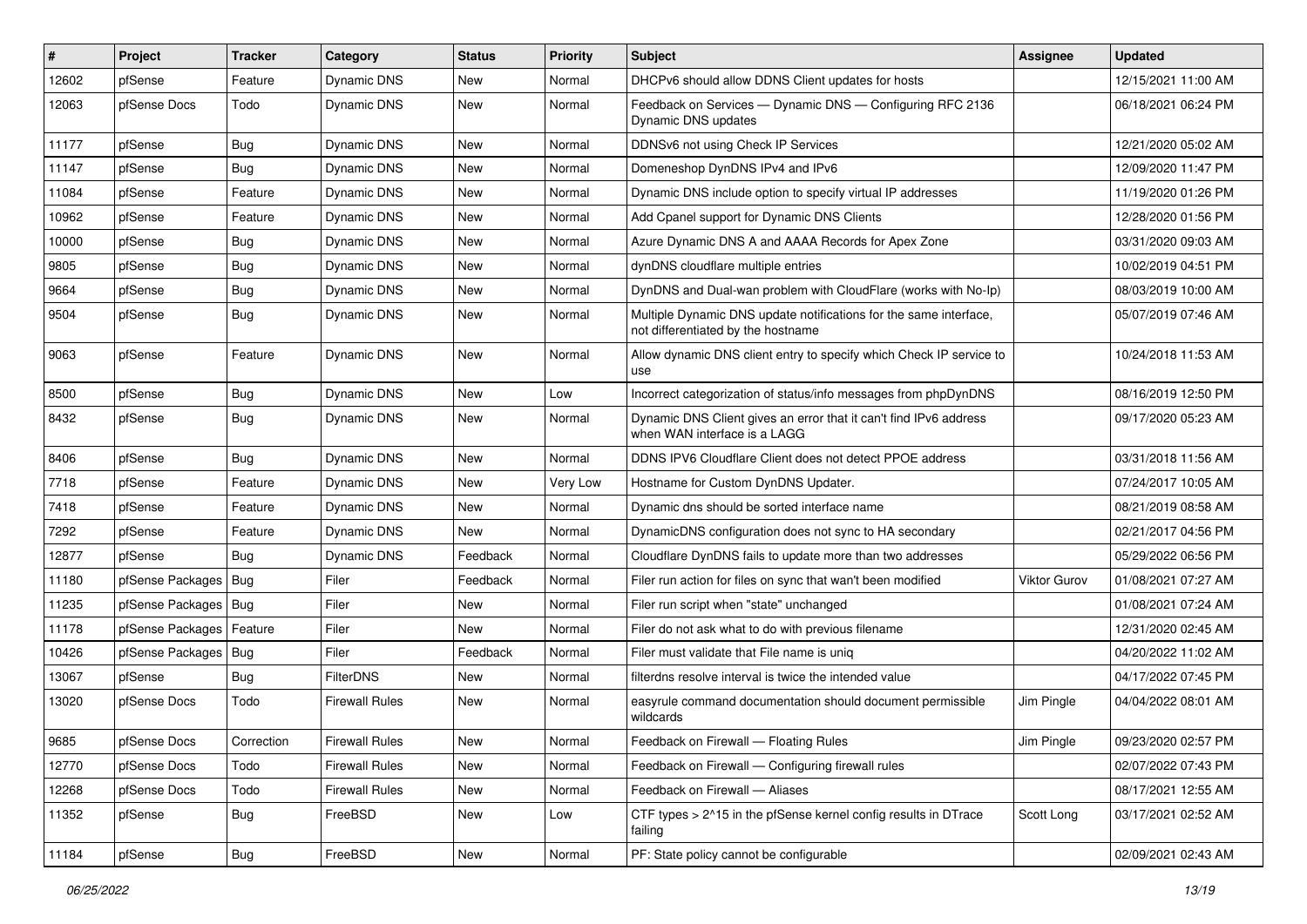| $\vert$ # | Project                    | <b>Tracker</b> | Category   | <b>Status</b> | <b>Priority</b> | Subject                                                                                    | <b>Assignee</b>     | <b>Updated</b>      |
|-----------|----------------------------|----------------|------------|---------------|-----------------|--------------------------------------------------------------------------------------------|---------------------|---------------------|
| 12740     | pfSense                    | <b>Bug</b>     | FreeBSD    | Incomplete    | Normal          | panic: esp input cb: Unexpected address family                                             |                     | 01/27/2022 01:19 PM |
| 11054     | pfSense Packages           | Bug            | FreeRADIUS | Assigned      | Normal          | Check Client Certificate CN not working as described                                       | Viktor Gurov        | 12/14/2021 07:22 AM |
| 11746     | pfSense Packages           | Bug            | FreeRADIUS | Feedback      | Normal          | Second LDAP server configuration misses the ipaNThash control<br>attribute                 | Viktor Gurov        | 07/14/2021 01:44 PM |
| 11388     | pfSense Packages           | Bug            | FreeRADIUS | Feedback      | Normal          | Captive Portal authentication error with MySQL backend                                     | Viktor Gurov        | 02/10/2021 08:54 AM |
| 11331     | pfSense Packages           | Bug            | FreeRADIUS | Feedback      | Normal          | FreeRADIUS latest package upgrade broke Plain Mac<br>Authentication                        | <b>Viktor Gurov</b> | 01/30/2021 10:08 AM |
| 10908     | pfSense Packages           | Feature        | FreeRADIUS | Feedback      | Normal          | FreeRADIUS server certificate not using full CA chain                                      | <b>Viktor Gurov</b> | 04/22/2022 02:19 AM |
| 10871     | pfSense Packages           | Feature        | FreeRADIUS | Feedback      | Normal          | Extra time period counters for SQL backend                                                 | <b>Viktor Gurov</b> | 04/22/2022 02:19 AM |
| 8516      | pfSense Packages           | Bug            | FreeRADIUS | New           | Normal          | FreeRADIUS requires settings re-saved after pfSense upgrade                                | Jim Pingle          | 12/31/2021 05:58 PM |
| 13284     | pfSense Packages           | Feature        | FreeRADIUS | New           | Normal          | Option to define "Issuer" in OPT configuration.                                            | Jakob<br>Nordgarden | 06/19/2022 12:10 PM |
| 12982     | pfSense Packages           | Bug            | FreeRADIUS | New           | Normal          | FreeRadius RadReply table entries missing from pf                                          |                     | 06/19/2022 05:38 PM |
| 12286     | pfSense Packages           | Bug            | FreeRADIUS | New           | Normal          | Add support for ntlm_auth in LDAP                                                          |                     | 08/20/2021 08:27 AM |
| 12126     | pfSense Packages           | Bug            | FreeRADIUS | New           | Normal          | freeradius3 0.15.7 31                                                                      |                     | 10/11/2021 08:21 AM |
| 11802     | pfSense Packages           | Bug            | FreeRADIUS | <b>New</b>    | Normal          | FreeRADIUS sync                                                                            |                     | 05/10/2021 04:18 AM |
| 11534     | pfSense Packages           | Regression     | FreeRADIUS | New           | High            | FreeRADIUS EAP anonymous connection forbidden out-of-tunnel                                |                     | 07/14/2021 02:32 AM |
| 11138     | pfSense Packages           | Feature        | FreeRADIUS | New           | Normal          | new WebGUI checkboxes needed                                                               |                     | 12/07/2020 08:28 AM |
| 11026     | pfSense Packages           | Feature        | FreeRADIUS | New           | Low             | Feedback on Packages - FreeRADIUS package                                                  |                     | 11/02/2020 07:21 AM |
| 10695     | pfSense Packages   Bug     |                | FreeRADIUS | New           | Normal          | FreeRadius Accounting skipping MBs after reboot due to power<br>down                       |                     | 06/24/2020 04:49 AM |
| 10377     | pfSense Packages           | Feature        | FreeRADIUS | New           | Very Low        | Allow usage of TOTP (Google-Authenticator) without PIN                                     |                     | 03/30/2020 11:43 AM |
| 9704      | pfSense Packages           | Feature        | FreeRADIUS | New           | Normal          | Enable filter username                                                                     |                     | 08/27/2019 12:07 PM |
| 8836      | pfSense Packages           | Feature        | FreeRADIUS | <b>New</b>    | Normal          | Define Idap group vlan assignment in users file                                            |                     | 08/26/2018 07:53 AM |
| 8769      | pfSense Packages           | Feature        | FreeRADIUS | New           | Normal          | Allow FreeRADIUS users to change their own Passwords and Pins                              |                     | 10/11/2018 11:34 AM |
| 8589      | pfSense Packages           | Bug            | FreeRADIUS | New           | Normal          | FreeRadius 0.15.5 2 ignoring tunnelled-reply=no                                            |                     | 02/18/2019 03:40 PM |
| 8513      | pfSense Packages           | Bug            | FreeRADIUS | New           | High            | Freeradius 3.x Idap problem                                                                |                     | 02/18/2019 05:22 PM |
| 8264      | pfSense Packages   Bug     |                | FreeRADIUS | New           | Normal          | Radiusd restart on WAN change results in freeradius not running<br>(and possible solution) |                     | 04/21/2022 12:39 PM |
| 8224      | pfSense Packages   Feature |                | FreeRADIUS | New           | Normal          | Add "OU" field to FreeRADIUS page                                                          |                     | 02/21/2018 12:53 AM |
| 8161      | pfSense Packages           | Feature        | FreeRADIUS | New           | Very Low        | Add virtual server support to FreeRadius                                                   |                     | 12/05/2017 01:57 PM |
| 8031      | pfSense Packages           | Feature        | FreeRADIUS | New           | Normal          | FreeRADIUS copy entry function                                                             |                     | 08/16/2019 01:01 PM |
| 7608      | pfSense Packages           | Feature        | FreeRADIUS | New           | Very Low        | Captive Portal amount of traffic Account + Free Radius+Mysql                               |                     | 05/28/2017 09:08 AM |
| 7403      | pfSense Packages   Bug     |                | FreeRADIUS | New           | Normal          | Captive Portal + freeradius2 + MySQL problems with German<br>Umlaut                        |                     | 03/17/2017 09:12 AM |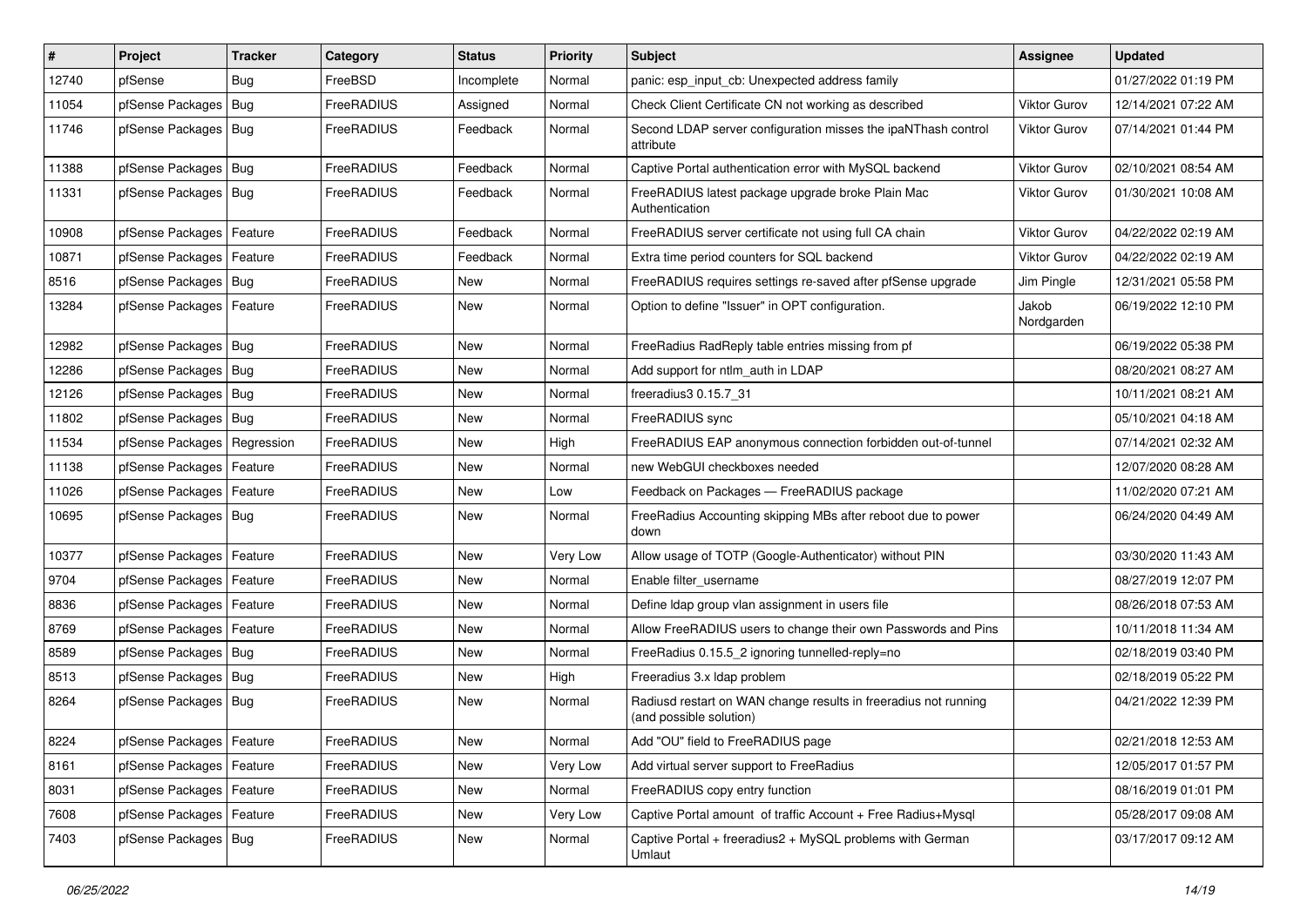| $\vert$ # | Project                    | <b>Tracker</b> | Category   | <b>Status</b>                 | <b>Priority</b> | Subject                                                                                                                                                                 | <b>Assignee</b>       | <b>Updated</b>      |
|-----------|----------------------------|----------------|------------|-------------------------------|-----------------|-------------------------------------------------------------------------------------------------------------------------------------------------------------------------|-----------------------|---------------------|
| 4506      | pfSense Packages           | Feature        | FreeRADIUS | New                           | Normal          | FreeRADIUS groups/hunt groups                                                                                                                                           |                       | 03/10/2015 08:51 PM |
| 10297     | pfSense Packages           | Feature        | FreeRADIUS | Assigned                      | Normal          | IPv6 user attributes                                                                                                                                                    |                       | 04/21/2022 12:39 PM |
| 12742     | pfSense Packages           | Bug            | FreeRADIUS | Feedback                      | Normal          | freeRADIUS virtual-server-default: modules dailycounter,<br>monthlycounter, noresetcounter, expire_on_login in authorize<br>section prevent virtual server from loading |                       | 03/01/2022 12:45 PM |
| 11980     | pfSense Packages           | Bug            | FreeRADIUS | Feedback                      | Normal          | EAP does not work with SQL backend                                                                                                                                      |                       | 07/21/2021 07:24 AM |
| 8251      | pfSense Packages           | Bug            | FreeRADIUS | Feedback                      | Normal          | Captiveportal + FreeRadius "Last activity" resets to Session start                                                                                                      |                       | 08/13/2019 11:10 AM |
| 11836     | pfSense Packages           | Bug            | <b>FRR</b> | Assigned                      | Normal          | <b>FRR ACCEPTFILTER unstable</b>                                                                                                                                        | Viktor Gurov          | 02/14/2022 07:20 AM |
| 12965     | pfSense Packages           | Bug            | <b>FRR</b> | <b>Pull Request</b><br>Review | Normal          | FRR BFD peer configuration is handled incorrectly in some cases                                                                                                         | <b>Viktor Gurov</b>   | 03/22/2022 08:04 AM |
| 12653     | pfSense Packages           | Regression     | <b>FRR</b> | Feedback                      | Normal          | RIP related startup error                                                                                                                                               | <b>Viktor Gurov</b>   | 12/30/2021 08:37 AM |
| 12167     | pfSense Packages           | Bug            | <b>FRR</b> | Feedback                      | Normal          | BGP TCP setkey not set if neighbor is in peer group                                                                                                                     | <b>Viktor Gurov</b>   | 09/16/2021 09:38 AM |
| 11961     | pfSense Packages           | Bug            | <b>FRR</b> | Feedback                      | Normal          | FRR OSPF add unwanted area 0 authentication to router ospf                                                                                                              | <b>Viktor Gurov</b>   | 09/16/2021 10:25 PM |
| 11847     | pfSense Packages           | Bug            | <b>FRR</b> | Feedback                      | Normal          | Filters not applied to PEER Groups                                                                                                                                      | Viktor Gurov          | 07/30/2021 07:45 PM |
| 11693     | pfSense Packages           | Bug            | <b>FRR</b> | Feedback                      | Normal          | IPv6 static routing fails                                                                                                                                               | <b>Viktor Gurov</b>   | 04/26/2022 08:50 AM |
| 11681     | pfSense Packages           | Bug            | <b>FRR</b> | Feedback                      | Normal          | FRR generates invalid BFD configuration after removing interfaces                                                                                                       | <b>Viktor Gurov</b>   | 07/14/2021 04:40 PM |
| 11477     | pfSense Packages           | Bug            | FRR        | Feedback                      | Normal          | FRR does not recognize some BFD options                                                                                                                                 | Viktor Gurov          | 02/26/2021 10:52 PM |
| 11404     | pfSense Packages           | <b>Bug</b>     | <b>FRR</b> | Feedback                      | Normal          | Incorrect prefix/access lists migration on update                                                                                                                       | <b>Viktor Gurov</b>   | 02/18/2021 09:49 AM |
| 10653     | pfSense Packages           | Feature        | <b>FRR</b> | New                           | Normal          | Allow to download frr status                                                                                                                                            | Jim Pingle            | 06/11/2020 01:21 AM |
| 10294     | pfSense Packages   Bug     |                | <b>FRR</b> | <b>New</b>                    | Normal          | FRR Route Counts Incorrect on Status Page                                                                                                                               | Jim Pingle            | 02/26/2020 11:08 AM |
| 9545      | pfSense Packages           | Feature        | <b>FRR</b> | <b>New</b>                    | Normal          | Enable MULTIPATH in FRR                                                                                                                                                 | Jim Pingle            | 09/18/2020 12:52 PM |
| 9141      | pfSense Packages           | Feature        | <b>FRR</b> | New                           | Very Low        | FRR xmlrpc                                                                                                                                                              | Jim Pingle            | 11/26/2018 07:49 AM |
| 11206     | pfSense Packages   Feature |                | <b>FRR</b> | <b>Pull Request</b><br>Review | Normal          | <b>FRR 7.5</b>                                                                                                                                                          | Jim Pingle            | 01/08/2021 12:47 PM |
| 11345     | pfSense Packages   Bug     |                | FRR        | Feedback                      | Normal          | FRR-OSPF - No "prefix-list" possible                                                                                                                                    | Jim Pingle            | 02/04/2021 11:03 PM |
| 11301     | pfSense Packages           | Feature        | FRR        | Feedback                      | Normal          | Switch FRR to use default rc file as a service control base                                                                                                             | Jim Pingle            | 01/28/2021 09:35 AM |
| 11130     | pfSense Packages           | Feature        | <b>FRR</b> | Feedback                      | Normal          | FRR RIP support                                                                                                                                                         | Jim Pingle            | 12/31/2021 04:19 PM |
| 10789     | pfSense Packages   Feature |                | <b>FRR</b> | Feedback                      | Normal          | FRR integrated configuration and hitless reloads                                                                                                                        | Jim Pingle            | 01/20/2021 11:16 PM |
| 6651      | pfSense Packages   Feature |                | <b>FRR</b> | Feedback                      | Normal          | Loopback interfaces                                                                                                                                                     | Christian<br>McDonald | 12/25/2021 02:42 PM |
| 12889     | pfSense Packages           | Feature        | <b>FRR</b> | New                           | Normal          | FRR GUI add set ipv6 next-hop global                                                                                                                                    |                       | 03/02/2022 06:10 AM |
| 12751     | pfSense Packages           | Bug            | <b>FRR</b> | New                           | Normal          | Improve FRR route restoration after gateway events                                                                                                                      |                       | 02/06/2022 11:07 PM |
| 12084     | pfSense Packages           | Bug            | <b>FRR</b> | New                           | Normal          | libfrr.so.0 error on SG-1100                                                                                                                                            |                       | 06/26/2021 08:22 AM |
| 11963     | pfSense Packages   Feature |                | <b>FRR</b> | New                           | Normal          | Dynamically change OSPF interface costs on selected interfaces on<br>CARP event                                                                                         |                       | 05/26/2021 04:13 AM |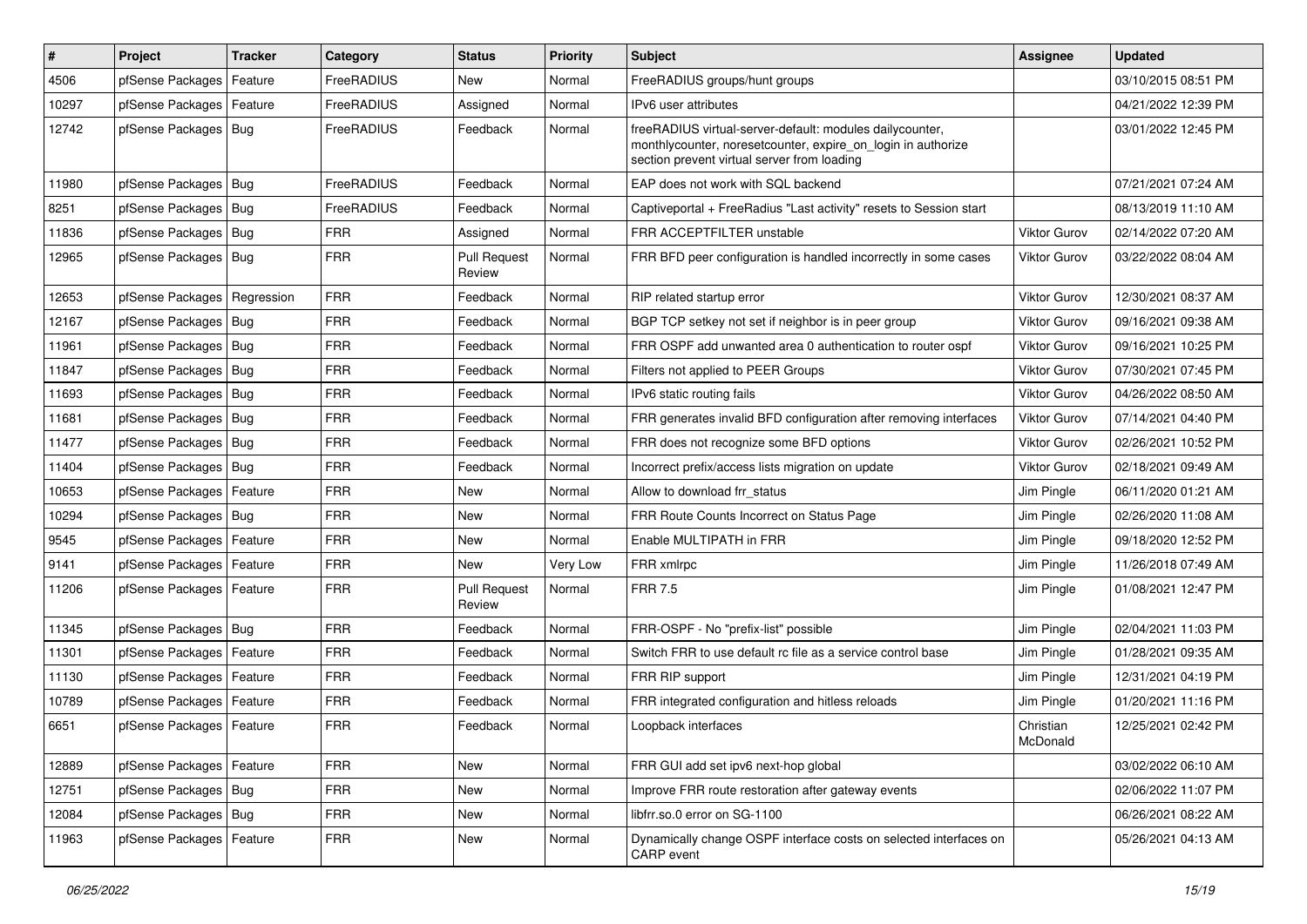| ∦     | Project                    | <b>Tracker</b> | Category                  | <b>Status</b>                 | <b>Priority</b> | <b>Subject</b>                                                                                                                                              | <b>Assignee</b>     | <b>Updated</b>      |
|-------|----------------------------|----------------|---------------------------|-------------------------------|-----------------|-------------------------------------------------------------------------------------------------------------------------------------------------------------|---------------------|---------------------|
| 11841 | pfSense Packages           | Bug            | <b>FRR</b>                | New                           | Normal          | FRR access lists default bahavior changed to permit by default                                                                                              |                     | 04/22/2021 09:52 AM |
| 11837 | pfSense Packages   Feature |                | <b>FRR</b>                | <b>New</b>                    | Low             | Increase field length of FRR Networks in Access Lists and Prefix<br>Lists                                                                                   |                     | 04/22/2021 07:10 AM |
| 11835 | pfSense Packages   Bug     |                | <b>FRR</b>                | <b>New</b>                    | Normal          | FRR OSPF redistributed connected routes disappearing                                                                                                        |                     | 04/22/2021 07:11 AM |
| 11823 | pfSense Packages           | Feature        | <b>FRR</b>                | New                           | Normal          | Route handling enhancements                                                                                                                                 |                     | 04/19/2021 06:23 PM |
| 11703 | pfSense Packages           | Feature        | <b>FRR</b>                | New                           | Normal          | add Krill and Routinator support BGP RPKI                                                                                                                   |                     | 03/18/2021 07:47 PM |
| 11650 | pfSense Packages   Bug     |                | <b>FRR</b>                | New                           | Very Low        | FRR configuration broken on restore of manually edited FRR config<br>sections                                                                               |                     | 03/10/2021 08:50 AM |
| 11158 | pfSense Packages   Bug     |                | <b>FRR</b>                | New                           | High            | <b>FRR Prefix Lists</b>                                                                                                                                     |                     | 12/30/2020 04:55 PM |
| 10935 | pfSense Packages           | Bug            | <b>FRR</b>                | <b>New</b>                    | Normal          | FRR 0.6.7-6 - BGPD service recycled IPv6 without Route Map                                                                                                  |                     | 12/30/2020 05:00 PM |
| 10516 | pfSense Packages   Bug     |                | <b>FRR</b>                | New                           | Normal          | FRR Access list                                                                                                                                             |                     | 12/06/2020 11:02 PM |
| 10503 | pfSense Packages   Bug     |                | <b>FRR</b>                | New                           | Normal          | Flapping any GW in multi-WAN influences restating all IPsec tunnels<br>in FRR which leads to dropping all IPsec VTI static routes and<br>related BGP issues |                     | 05/08/2020 07:51 PM |
| 10358 | pfSense Packages           | Feature        | <b>FRR</b>                | New                           | Very Low        | <b>Stage FRR Configuration Changes</b>                                                                                                                      |                     | 03/19/2020 06:48 AM |
| 11377 | pfSense Packages           | Bug            | <b>FRR</b>                | <b>Pull Request</b><br>Review | Normal          | FRR deinstall                                                                                                                                               |                     | 03/10/2021 08:21 AM |
| 12951 | pfSense Packages           | Bug            | <b>FRR</b>                | Feedback                      | Normal          | FRR cannot remove IPv6 routes                                                                                                                               |                     | 03/22/2022 09:24 PM |
| 11936 | pfSense Packages           | <b>Bug</b>     | <b>FRR</b>                | Incomplete                    | High            | FRR does not connect BGP when using password                                                                                                                |                     | 05/19/2021 08:12 AM |
| 3132  | pfSense                    | <b>Bug</b>     | Gateway Monitoring        | In Progress                   | Normal          | Gateway events for IPv6 affect IPv4 services and vice versa                                                                                                 | <b>Viktor Gurov</b> | 05/10/2022 03:10 PM |
| 12920 | pfSense                    | Bug            | Gateway Monitoring        | <b>Pull Request</b><br>Review | Normal          | Gateway behavior differs when the gateway does not exist in<br>config.xml                                                                                   | <b>Viktor Gurov</b> | 06/12/2022 01:27 PM |
| 8192  | pfSense                    | Bug            | Gateway Monitoring        | New                           | Low             | dpinger - Change in ISP link-local IPv6 address drops connectivity                                                                                          | Luiz Souza          | 11/05/2020 07:31 AM |
| 6333  | pfSense                    | <b>Bug</b>     | Gateway Monitoring        | Confirmed                     | Normal          | Bootup starts/restarts dpinger multiple times                                                                                                               | Luiz Souza          | 11/16/2020 01:11 PM |
| 12811 | pfSense                    | <b>Bug</b>     | <b>Gateway Monitoring</b> | New                           | Normal          | Services are not restarted when PPP interfaces connect                                                                                                      | Jim Pingle          | 05/31/2022 05:34 PM |
| 13242 | pfSense                    | Feature        | Gateway Monitoring        | New                           | Normal          | Enhancements to static route creation/deletion for dpinger monitor<br>IPs                                                                                   |                     | 06/03/2022 11:20 AM |
| 13076 | pfSense                    | Bug            | Gateway Monitoring        | New                           | Normal          | Marking a gateway as down does not affect IPsec entries using<br>gateway groups                                                                             |                     | 06/03/2022 10:32 AM |
| 7671  | pfSense                    | Feature        | Gateway Monitoring        | New                           | Normal          | Gateway Monitoring Via Custom Script or Telnet.                                                                                                             |                     | 09/18/2020 02:59 PM |
| 3859  | pfSense                    | Feature        | Gateway Monitoring        | New                           | LOW             | Make it possible to set the source IP address for gateway monitoring                                                                                        |                     | 11/06/2016 10:12 PM |
| 13295 | pfSense                    | <b>Bug</b>     | Gateway Monitoring        | <b>Pull Request</b><br>Review | Normal          | Incorrect function parameters for "get_dpinger_status()" call in<br>`gwlb.inc``                                                                             |                     | 06/24/2022 07:25 AM |
| 11960 | pfSense                    | <b>Bug</b>     | Gateway Monitoring        | Feedback                      | Normal          | Gateway Monitoring Traffic Goes Out Default Gateway                                                                                                         |                     | 12/20/2021 05:43 AM |
| 11570 | pfSense                    | Regression     | Gateways                  | <b>Pull Request</b><br>Review | Normal          | Gateway monitoring services is not always restarted on interface<br>events, which may prevent a WAN from recovering back to an online<br>state              | <b>Viktor Gurov</b> | 06/22/2022 09:04 PM |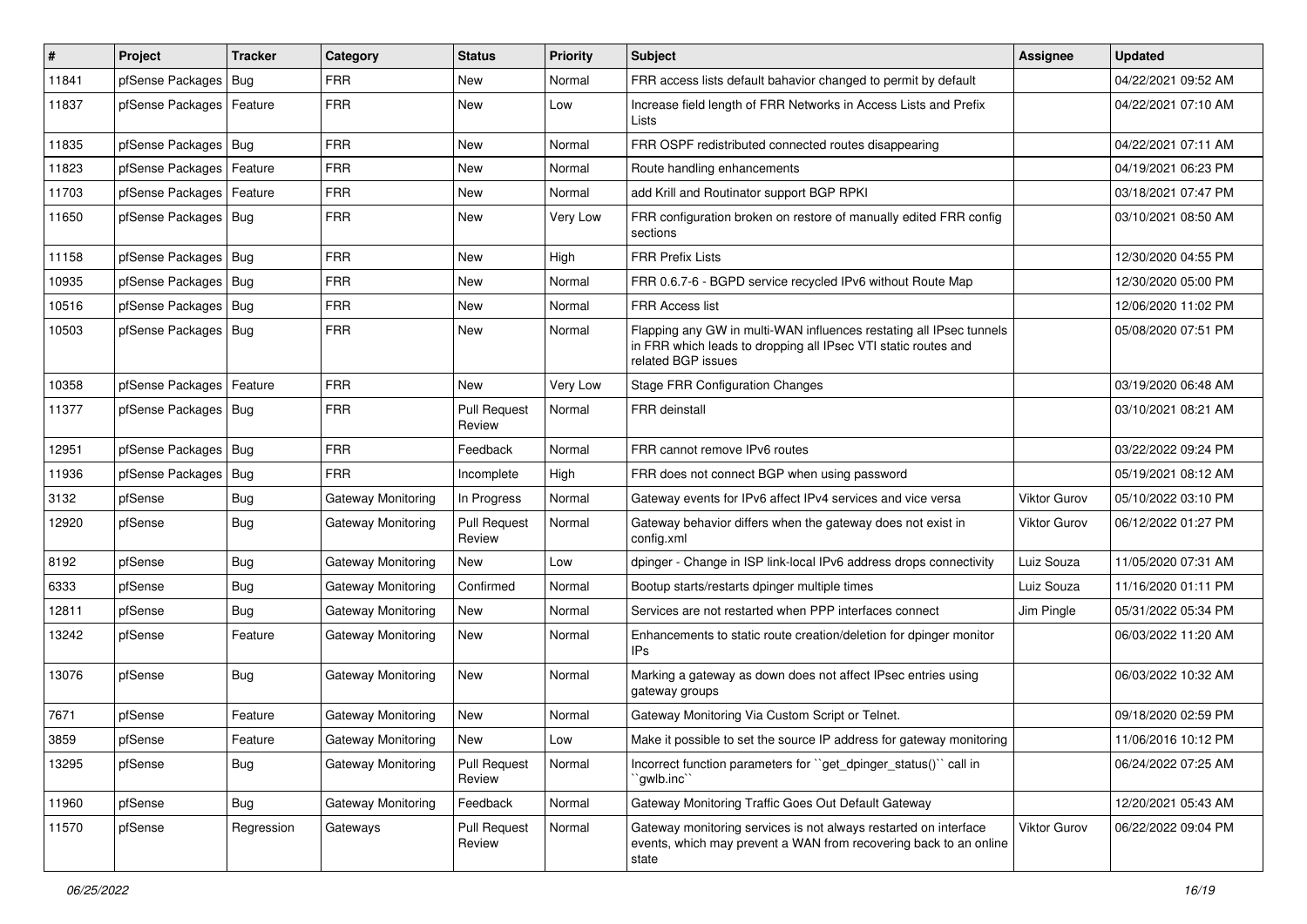| #     | Project                    | Tracker     | Category | <b>Status</b> | <b>Priority</b> | Subject                                                                                     | <b>Assignee</b>     | <b>Updated</b>      |
|-------|----------------------------|-------------|----------|---------------|-----------------|---------------------------------------------------------------------------------------------|---------------------|---------------------|
| 10875 | pfSense                    | <b>Bug</b>  | Gateways | New           | Normal          | PPP periodic reset does not fully restore gateway group round-robin<br>functionality        | Luiz Souza          | 11/05/2020 07:44 AM |
| 12942 | pfSense                    | <b>Bug</b>  | Gateways | New           | Normal          | Code to kill states for old gateway when reconnecting an interface is<br>incorrect          | Jim Pingle          | 03/22/2022 01:25 PM |
| 13294 | pfSense                    | Feature     | Gateways | <b>New</b>    | Low             | Change gateway name                                                                         |                     | 06/22/2022 06:07 PM |
| 12857 | pfSense                    | Bug         | Gateways | New           | Normal          | Firewall gateway goes away when making changes to Bridge0<br>device                         |                     | 02/27/2022 11:20 AM |
| 12764 | pfSense                    | <b>Bug</b>  | Gateways | <b>New</b>    | Normal          | VTI gateway status is pending after assigning the VTI interface                             |                     | 02/07/2022 05:41 AM |
| 12632 | pfSense                    | <b>Bug</b>  | Gateways | New           | High            | Assigning a /30 WAN IP address at the console does not save the<br>gateway correctly        |                     | 05/17/2022 02:28 PM |
| 12077 | pfSense                    | Feature     | Gateways | New           | Normal          | Allow stick-connections per gateway group                                                   |                     | 06/24/2021 08:45 AM |
| 11213 | pfSense                    | Feature     | Gateways | New           | Low             | Option to mark gateway as down directly from Table                                          |                     | 01/03/2021 07:09 AM |
| 9650  | pfSense                    | <b>Bug</b>  | Gateways | New           | Normal          | IPv6 connection drops (ir-)regular on Kabelvodafone (German cable<br>ISP)                   |                     | 07/27/2019 07:14 AM |
| 8846  | pfSense                    | <b>Bug</b>  | Gateways | New           | Low             | Misleading gateway error message adding/editing static routes using<br>a disabled interface |                     | 08/21/2019 11:29 AM |
| 8743  | pfSense                    | Todo        | Gateways | New           | Low             | Gateway Groups page should list gateways in tier order                                      |                     | 08/14/2019 12:16 PM |
| 8343  | pfSense                    | <b>Bug</b>  | Gateways | New           | Normal          | Gateway Routes (Default Routes) not removed in Kernel when<br>removed from GUI              |                     | 05/14/2020 01:22 AM |
| 10821 | pfSense Docs               | Correction  | General  | New           | Normal          | Use neutral language alternatives                                                           | Jim Pingle          | 09/23/2020 10:43 AM |
| 9370  | pfSense Docs               | Correction  | General  | In Progress   | Normal          | Update old screenshots                                                                      | Jim Pingle          | 12/03/2021 09:55 AM |
| 12805 | pfSense Docs               | New Content | General  | New           | Very Low        | Add documentation about what triggers a notfication                                         |                     | 02/15/2022 05:10 PM |
| 12804 | pfSense Docs               | New Content | General  | New           | Very Low        | Create Slack documentation                                                                  |                     | 02/15/2022 04:59 PM |
| 12570 | pfSense Docs               | Correction  | General  | New           | Normal          | Active appliance list missing 6100                                                          |                     | 12/06/2021 11:41 AM |
| 12214 | pfSense Docs               | Todo        | General  | New           | Low             | Connect to WebGui.                                                                          |                     | 08/05/2021 04:39 AM |
| 12354 | pfSense Packages           | Todo        | haproxy  | Feedback      | High            | Update haproxy-devel to mitigate CVE-2021-40346                                             | <b>Viktor Gurov</b> | 05/12/2022 08:50 AM |
| 11937 | pfSense Packages   Bug     |             | haproxy  | Feedback      | Normal          | HAproxy "Use Client-IP" option breaks Captive Portal                                        | Viktor Gurov        | 06/22/2021 08:48 AM |
| 11756 | pfSense Packages   Bug     |             | haproxy  | Feedback      | Normal          | HaProxy does not transfer backend states during reload                                      | <b>Viktor Gurov</b> | 07/14/2021 01:21 PM |
| 11491 | pfSense Packages           | Bug         | haproxy  | Feedback      | Normal          | haproxy-devel v0.62 2 - startup error 'httpchk'                                             | Viktor Gurov        | 06/22/2021 08:46 AM |
| 11135 | pfSense Packages   Bug     |             | haproxy  | Feedback      | High            | HAproxy OCSP reponse crontab bug                                                            | <b>Viktor Gurov</b> | 09/10/2021 11:51 AM |
| 10779 | pfSense Packages   Feature |             | haproxy  | Feedback      | Normal          | HAProxy SSL/TLS Compatibility Mode                                                          | Viktor Gurov        | 04/22/2022 02:20 AM |
| 10739 | pfSense Packages   Feature |             | haproxy  | Feedback      | Normal          | Update HAproxy-devel package to 2.2 and HAproxy to 2.0                                      | Viktor Gurov        | 10/03/2021 03:53 PM |
| 9335  | pfSense Packages   Bug     |             | haproxy  | Feedback      | Normal          | Stored XSS in HAProxy / haproxy_listeners_edit.php                                          | Jim Pingle          | 02/18/2019 09:35 AM |
| 12465 | pfSense Packages   Feature |             | haproxy  | New           | Normal          | Add forwardfor advanced usecases                                                            |                     | 10/16/2021 07:35 PM |
| 12427 | pfSense Packages           | Todo        | haproxy  | New           | Normal          | ha-proxy: action order in the GUI is not keeped in the resulting<br>ha-proxy configuration  |                     | 10/06/2021 07:02 AM |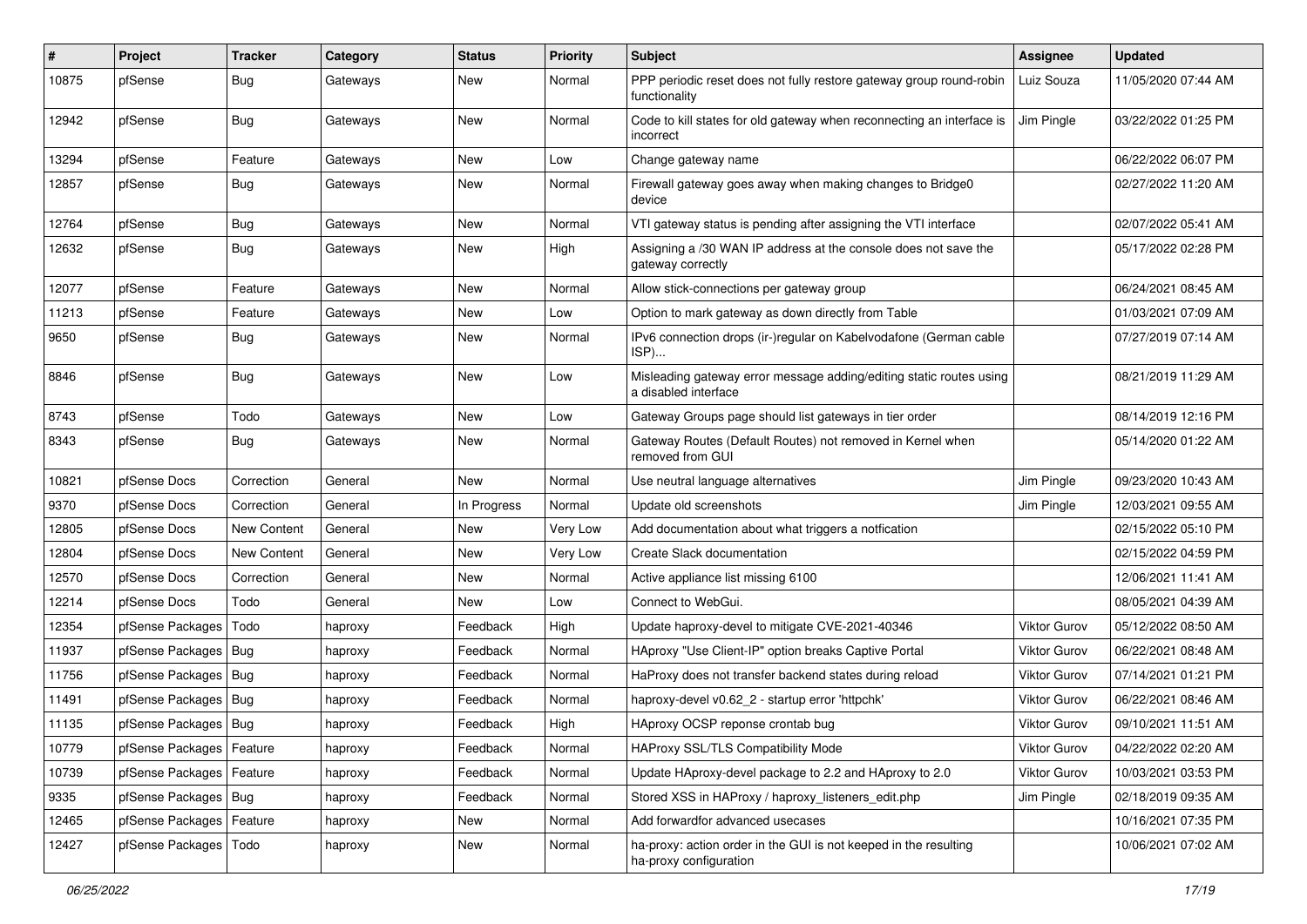| #     | Project                    | <b>Tracker</b> | Category | <b>Status</b> | <b>Priority</b> | Subject                                                                                             | <b>Assignee</b> | <b>Updated</b>      |
|-------|----------------------------|----------------|----------|---------------|-----------------|-----------------------------------------------------------------------------------------------------|-----------------|---------------------|
| 11036 | pfSense Packages           | Bug            | haproxy  | New           | Normal          | <b>HAproxy ACL</b>                                                                                  |                 | 02/11/2022 11:27 AM |
| 11000 | pfSense Packages   Bug     |                | haproxy  | <b>New</b>    | Very Low        | haproxy deprecated trick suggested                                                                  |                 | 12/23/2020 02:55 PM |
| 9648  | pfSense Packages   Feature |                | haproxy  | New           | Very Low        | Multiple node Sync HAProxy configuration to backup CARP<br>members via XMLRPC.                      |                 | 07/25/2019 10:04 AM |
| 9599  | pfSense Packages           | Feature        | haproxy  | <b>New</b>    | Normal          | Support for "peers" in HAproxy                                                                      |                 | 06/25/2019 01:47 AM |
| 9500  | pfSense Packages   Bug     |                | haproxy  | New           | Normal          | HAproxy does not delete non-applicable action config                                                |                 | 01/18/2022 06:28 AM |
| 9261  | pfSense Packages   Bug     |                | haproxy  | New           | Normal          | haproxy GUI failure                                                                                 |                 | 01/08/2019 12:41 PM |
| 9247  | pfSense Packages   Bug     |                | haproxy  | New           | Low             | HAProxy multiple server selection on stats pages doesn't work                                       |                 | 01/02/2019 04:44 PM |
| 9077  | pfSense Packages   Feature |                | haproxy  | <b>New</b>    | Normal          | haproxy UI: Add seperator lines                                                                     |                 | 10/29/2018 06:06 AM |
| 8982  | pfSense Packages   Feature |                | haproxy  | <b>New</b>    | Normal          | HAproxy ACL support for map in configuration UI                                                     |                 | 06/25/2019 01:49 AM |
| 8902  | pfSense Packages   Bug     |                | haproxy  | New           | Normal          | HAproxy package not use custom DNS for lookup on apply new<br>config                                |                 | 09/16/2018 08:16 AM |
| 8869  | pfSense Packages   Feature |                | haproxy  | New           | Normal          | HAproxy should use RFC 7919 DH parameter files                                                      |                 | 10/17/2018 10:46 AM |
| 8438  | pfSense Packages   Bug     |                | haproxy  | New           | High            | haproxy: can't use ACL for cert with http-response actions                                          |                 | 05/24/2018 01:12 PM |
| 8232  | pfSense Packages   Feature |                | haproxy  | New           | Normal          | different ssl options based on the sni name                                                         |                 | 01/30/2019 10:36 AM |
| 8213  | pfSense Packages   Bug     |                | haproxy  | New           | Normal          | acl src file not populated from alias                                                               |                 | 12/21/2017 02:02 PM |
| 8121  | pfSense Packages   Feature |                | haproxy  | New           | Normal          | haproxy, allow to generate backends even they don't seem to be<br>used                              |                 | 11/23/2017 04:04 AM |
| 7686  | pfSense Packages   Feature |                | haproxy  | New           | Normal          | Add option in HAProxy to configure SSL defaults based on the<br>Mozilla SSL Configuration Generator |                 | 08/16/2019 01:09 PM |
| 7462  | pfSense Packages   Bug     |                | haproxy  | <b>New</b>    | Normal          | HAproxy not rebinding properly after WAN DHCP IP change                                             |                 | 01/11/2018 09:15 AM |
| 6861  | pfSense Packages   Bug     |                | haproxy  | New           | Normal          | Ha-Proxy duplicated backend used in place of original backend                                       |                 | 02/18/2019 05:30 PM |
| 6784  | pfSense Packages   Bug     |                | haproxy  | New           | Normal          | HAProxy version .48 will not use URL Table Alias for front end<br>listener                          |                 | 02/18/2019 05:32 PM |
| 13098 | pfSense Packages   Bug     |                | haproxy  | Feedback      | Low             | HAProxy Virtual IP broken link under Frontend setup                                                 |                 | 04/27/2022 08:35 AM |
| 13022 | pfSense Packages   Bug     |                | haproxy  | Feedback      | Normal          | HAProxy - Sub Frontends ignore Client verification CA certificates                                  |                 | 04/06/2022 12:55 PM |
| 10936 | pfSense Packages   Bug     |                | haproxy  | Feedback      | Normal          | both haproxy/haproxy-devel non-existent option lb-agent-chk                                         |                 | 04/21/2022 12:40 PM |
| 7039  | pfSense Packages   Bug     |                | haproxy  | Feedback      | Normal          | HAProxy backend configuration does not handle intermediate CAs<br>properly                          |                 | 04/21/2022 12:40 PM |
| 12861 | pfSense Docs               | Correction     | Hardware | <b>New</b>    | Normal          | pfSense hardware tuning quide references obsolete interface loader<br>variable & buffer limits      |                 | 02/23/2022 05:31 PM |
| 12659 | pfSense Docs               | Todo           | Hardware | New           | Normal          | Feedback on Hardware - Hardware Tuning and Troubleshooting -<br>Flow Control for ix                 |                 | 01/16/2022 10:22 AM |
| 12597 | pfSense Docs               | New Content    | Hardware | New           | Normal          | How to reset IPMI settings and password for Netgate appliances                                      |                 | 05/07/2022 12:33 PM |
| 12461 | pfSense Docs               | Todo           | Hardware | New           | Normal          | Improve macOS Serial Command Instructions                                                           |                 | 10/15/2021 03:47 PM |
| 12237 | pfSense Docs               | Todo           | Hardware | New           | Normal          | Feedback on Hardware - Hardware Tuning and Troubleshooting                                          |                 | 08/10/2021 03:13 AM |